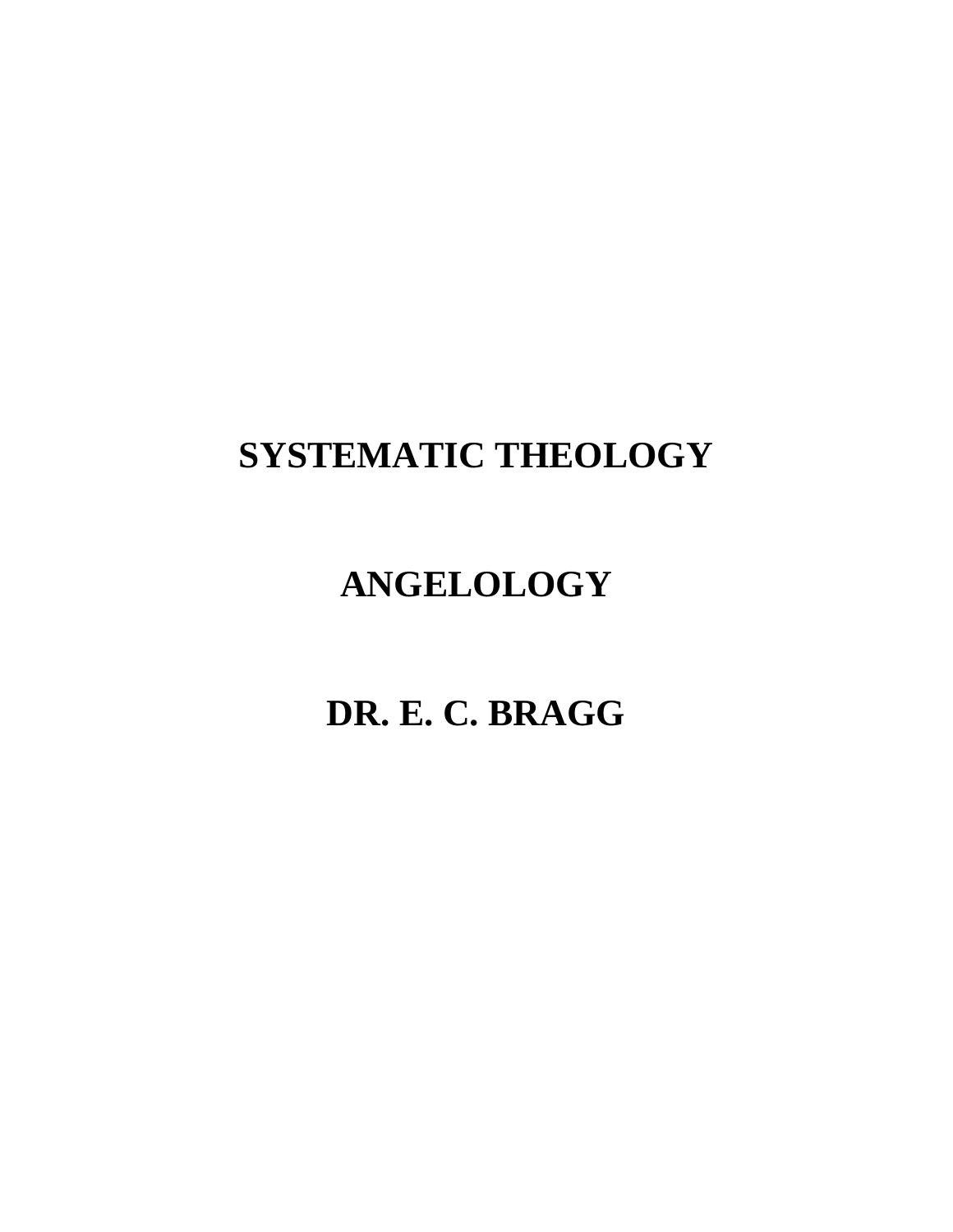## ANGELOLOGY

## Table of Contents

- I. Angelology Good and bad angels
	- A. The nature of angels
		- 1. Definition of the name, "angel"
		- 2. Origin of the angels
		- 3. Nature of angels
		- 4. The power of angels
		- 5. The personality of angels
		- 6. The sexlessness of angels
	- B. The state of angels
	- C. The employment of angels
		- 1. As "ministering spirits unto the heirs of salvation.
		- 2. Adoration and worship of God
		- 3. They gave the Law to Israel
		- 4. They are the executors of the wrath of God
		- 5. They are the special messengers of the throne of God
	- D. The number and organization of angels
		- 1. They are vast in number
		- 2. The organization of angels
	- E. The abode of angels
	- F. Objections to the belief in angels
		- 1. "They are beyond our experience."
		- 2. "They are unscientific."
- II. Satanology "Satan and His angels"
	- A. The personality of Satan
		- 1. Satan was created a person
		- 2. Personal names are used of Him
		- 3. Personal actions and functions are ascribed unto him
		- 4. Satan is the most powerful created personage
	- B. The origin and fall of Satan
	- C. The work of Satan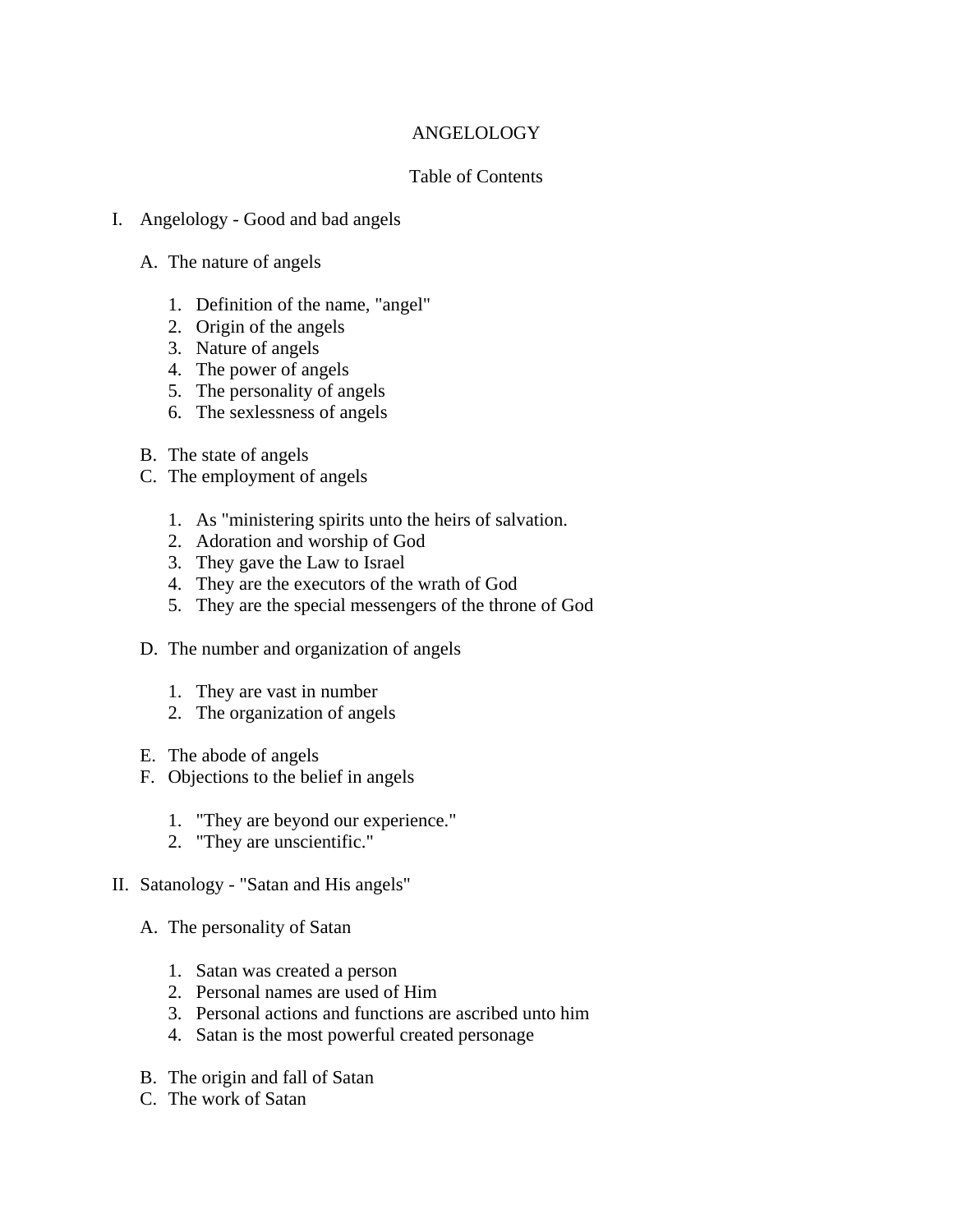- D. The believer's victory over Satan
- E. The destiny of Satan

III. Demonology - Satan's vast invisible kingdom on earth of fallen, personal agents used to influence mankind.

- A. Introduction
	- 1. Unbelief in demons
	- 2. The many times in the Bible their reality is taught
	- 3. The many times Jesus contested demons
- B. Some theories of the Origin of Demons
	- 1. "The spirits of wicked men, now deceased."
	- 2. "They are the offspring of wicked angels marrying the daughters' of men."
	- 3. The biblical teaching of their origin
	- 4. The threefold activity of demons in men
		- a. Demon Obsession
		- b. Demon Oppression
		- c. Demon possession
	- 5. Our victory over demon machinations
- IV. The Psychology of Temptation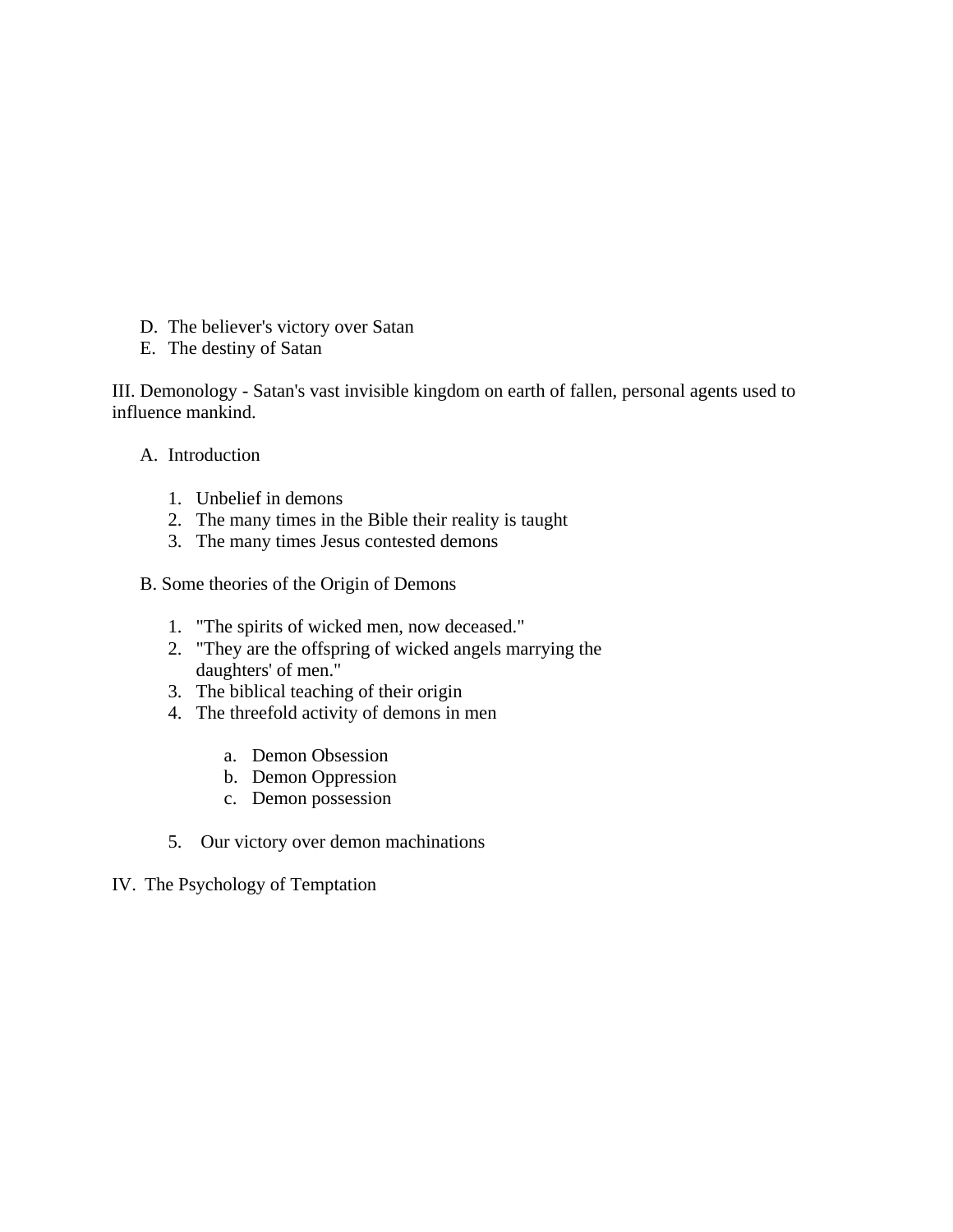#### ANGELOLOGY

### INTRODUCTION

 In the study of the Doctrine of Angels we shall divide the subject into three divisions, namely:

- I. Angelology Good and bad angels
- II. Satanology The fallen "Chorub"
- III. Demonology Satan's vast earthly kingdom
- IV. Psychology of temptations

 In this introduction to the study, it might be well to inquire into the NATURE of angels in general. There is a popular disbelief in the very existence of angels, including Satan himself. It is counted as very modern to deny the reality of anything above or beyond the realm of human experience. Here, as in every other realm of revelation, the question revolves around a belief in the Bible as the infallible Revelation of God; the Bible is emphatic in its revelation of a supernatural order of beings in vast number, some righteous, doing the bidding of the Father, and others evil and malignant.

Materialistic philosophy has advanced many objections to the belief in angels. Some are:

 1. Probably the most popular of these philosophies is that angels are beyond our experience. Empirical philosophy has always contended that there is no such thing as anything existing out of own experience. (How could we know it exists except that we have experienced it")? In this modern day of scientific discovery we find that there were a lot of things actually existing which before were unknown. Was there no such thing as electricity until man discovered its laws? What of all the electronic inventions of radio, radar, atoms, etc.? Our experience may be the yardstick of our own knowledge of things, but not of their reality. That would make man omniscient, the idea that a higher being could not know of a lot of things actually existing without the lower being knowing of it. A pigmy in Africa has never experienced ice, but we know there is such a thing as ice.

 2. It is said that the teaching of angels is opposed to the modern scientific view of the world as a system of definite forces and laws. It would seem to me that the same argument above could be applied here. It would appear that man is claiming a well-nigh omniscient knowledge of all that could possibly be. It would help if he would but admit that there might be some things that he doesn't know. The very rapidity of scientific discovery should make him humble in the knowledge that he is but scratching the surface of the greatunknown realm behind the frontier doors of knowledge. I cannot see how any force, law, or modern discovery excludes the possibility of angels. To me they demand some supernatural, personal directors or agents. We shall have occasion to refer to some objections to fallen angels later under that heading. For the basis of faith, the biblical revelation is sufficient, and gives added comfort to the Christian when it speaks of them as "ministering spirits unto those who shall be heirs of salvation" (Hebrews 1:14).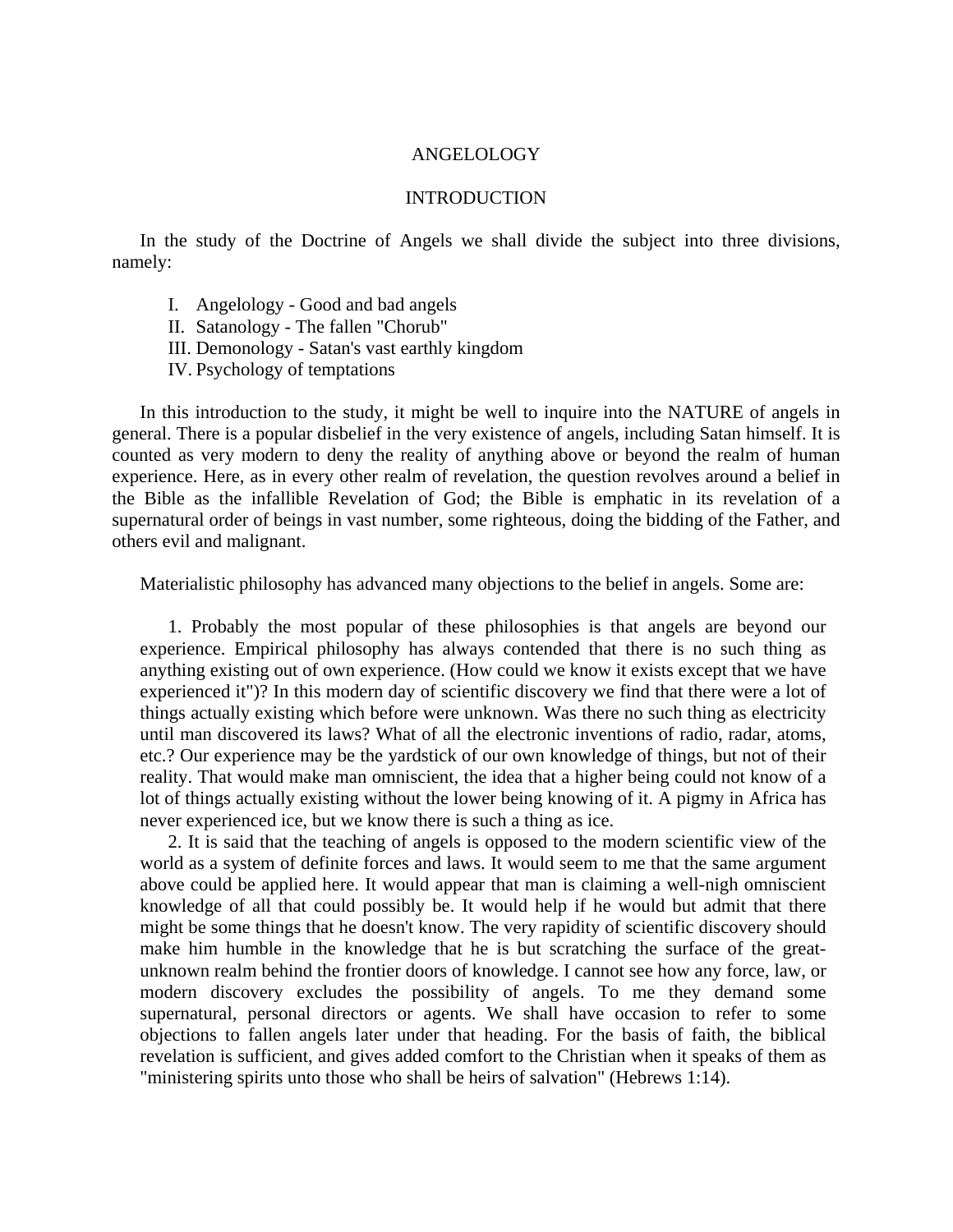It is certainly a possibility that the ascending scale of created intelligence does not reach its topmost point in man. From the smallest, simplest forms of life there is a gradual ascent of millions of species. This reaches its peak in man, the first rational creature of creation; then there is a gap between man and God. We have also the:

- 1. Purely physical things such as stones and other inanimate objects
- 2. The beings partly physical and partly spiritual man. He is the only creation within observation possessing a soul.
- 3. There must be beings wholly spiritual angels. It is rational to believe the vast gap between God and man, who is made in the image of God, is peopled by an ascending scale of purely spiritual beings that also have an ascending scale of intelligence and moral faculties.

 When we turn to the Scriptures, we find the certainty of this conception. It declares emphatically that, "man was made a little lower than angels" (Hebrews 2:1).

The fact of the existence of angels is also abundantly attested in the Scriptures.

- 1. Old Testament Psalm 68:17, 1O4:4; Daniel 8:15-17 mentioned 108 times.
- 2. New Testament Matthew 18:10 Mark 13:32, 8:38, etc. mentioned 165 times.

 We shall see how much Scriptures attest to the existence of angels when we consider a detailed teaching from the many references used in this doctrine.

I. Good angels

Under this topic we shall first consider the nature of angels in general.

A. The nature of angels

 1. The word angel (aggelos - Greek: malak - Hebrew) just means "a divine messenger" in the Greek, and may refer to:

- a. The Lord Jesus, (Genesis 22:11, Exodus 3:2-6, Malachi 3:1) as the Angel of the Lord of the Old Testament. In Malachi 3:1 "Jesus is called `Angel of the Covenant'." A.V. - "Messenger". Here both John the Baptist and Christ are called aggelos - "messenger."
- b. Or to man. (Luke 8:24, 9:52; II Corinthians 12:7; Malachi 3:1, James 2:25). It is used in Revelation 1:20-21, etc. for the guiding messenger or pastor of the local assembly.
- c. Also used of the Spirit angelic family (over 270 times).
- 2. Origin: Being not infinite (for there can be but one infinite God), they must have a definite beginning or creation. Angels, therefore, are created beings (Psalm 148:2, Colossians 1:16) from a point of time before man. The ancients used to argue the point of time, with relation to creation; in these things there can be no certainty,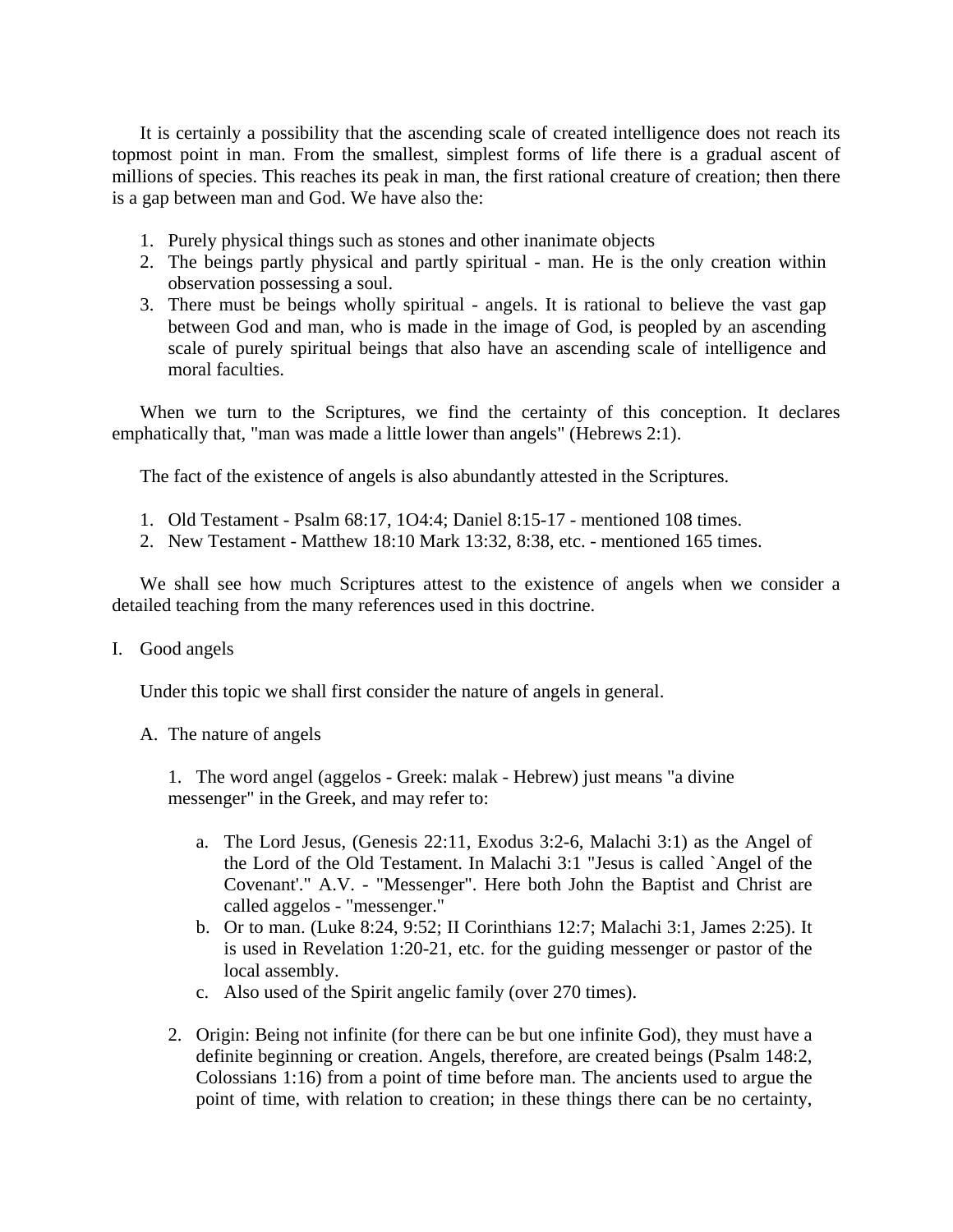except it was before man, intimated in Hebrews 2:7 when man is said to be "made a little lower than the angels. Intimating that they were already in existence, how could man be said to have been made a little lower than something not yet or not in existence? This line of thought shows angels to be distinct from, as well as antecedent to, man.

 Angels are not glorified spirits of man, as some have thought. Hebrews 12:22- 23 "The innumerable host" of angels is differentiated from the "spirits of just men made perfect." Hebrews 2:16 also shows the incarnation of Christ as taking not "the nature of angels but the seed of Abraham".

- 3. Their nature:
	- a. They are spirit beings, i.e., immaterial and incorporeal beings. The Scriptures never attribute bodies of any kind to angels, but constantly affirm that they are spirits. In Hebrews 1:14 they are called "spirits." You could not call man with his tri-part being "spirits." In Ephesians 6:12, flesh and blood is denied of them; there is never a mention of angels, as possessing souls, as of men, Revelation 18:13. For not having bodies they need no souls as the medium between spirit and body. Without bodies, they can know nothing of growth, age, death, or decay. Luke 20:36 - "Neither can they die anymore, for they are equal to angels."

Although in the Old Testament God did give the angels power to manifest themselves in human form, it was not essentially theirs but a manifestation as was those Christophanies of the Christ, which did not constitute an incarnation, but merely manifestation called angelophany.

- b. They are mighty in power: Psalm 103:20; II Peter 2:11.
- c. They are intelligent, personal, voluntary agents. II Samuel 14:20, "wise according to the wisdom of angels." Matthew 24:31, personal actions are ascribed throughout the Bible to angels. The constant representation as personal beings in the Scriptures cannot be explained as the personification of abstract good and evil, in accommodation to Jewish superstition, without wresting many narrative passages from their plain meaning or charging the Son of God Himself, with either ignorance or fraud. This teaching of the Bible that angels are personal refutes the view that angels are only emanations of deity or the rationalistic denial of personal spirits either good or bad.
- d. They are sexless. They neither marry nor are given in marriage. Matthew 22:30, Luke 20:36 and Mark 12:25. This portion clearly teaches that there are no sexual distinctions among angels, or marriage relationships. The angels are a company, not a race. We are called "Sons of men" but angels are "sons of God," never "Sons of angels." They have no federal headship or descent from common stock; each was created separately and apostatized separately. They that attain that life in glory shall be as the angels, no more family relationships, but a distinct individual union with Christ in vital life forever (More in classroom discussion).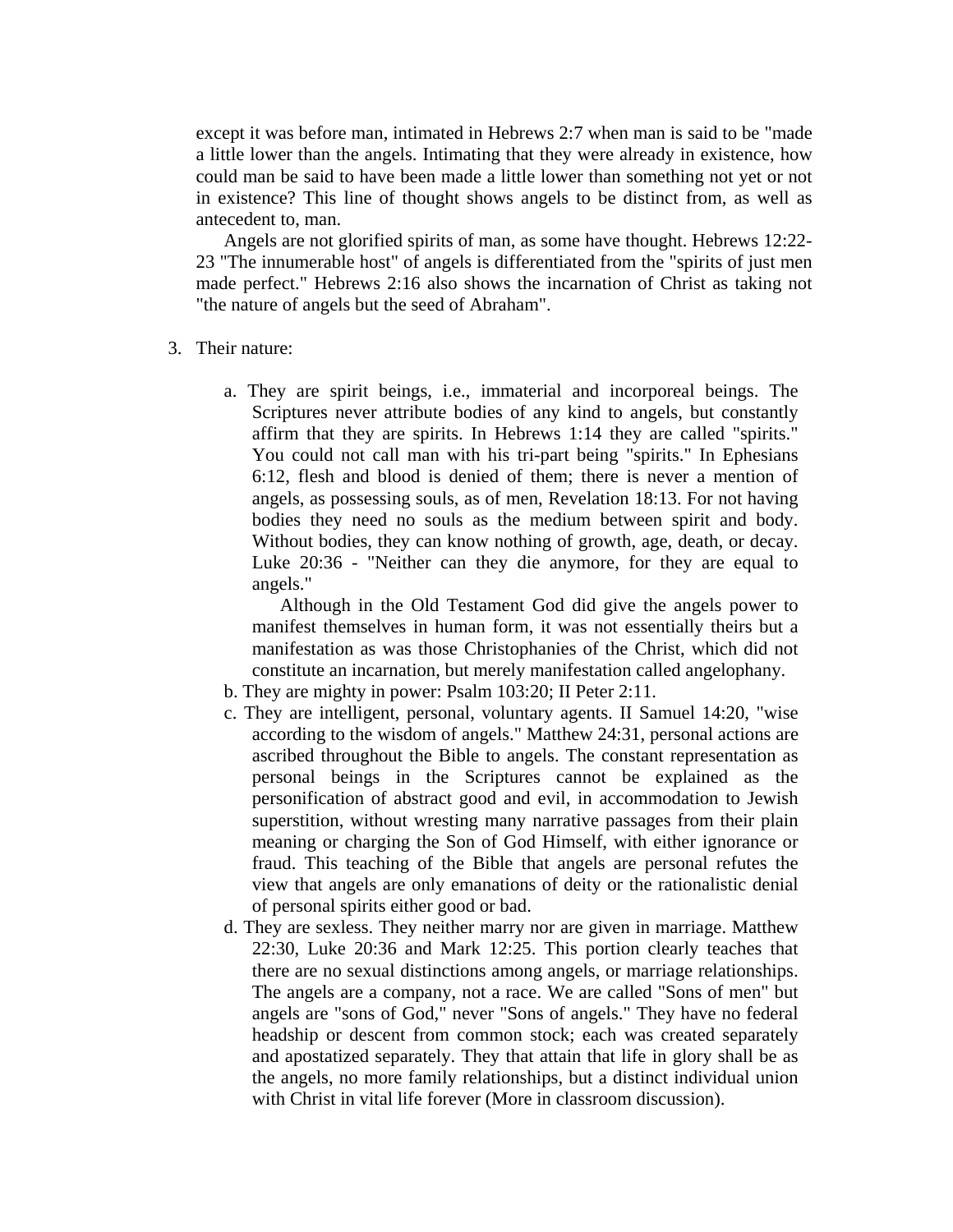### B. The state of angels

 It is the plain inference from the Scriptures that all the angels must have been created holy and then put on probation, from which some fell, while others maintained their integrity and were confirmed in holiness. God in His creative works must have made all personal beings with the stamp of His own righteousness. Also from the plain teachings of the fall of some which kept not their first estate, they must have been righteous to have had a fall. Furthermore, the term "elect angels" in I Timothy 5:21 signifies a probation, or testing period. This also is proved from the fact of the fall of some and the obedience of others. Furthermore, it is to be intimated that their probation is finished, and they were not kept always on trial, but are now confirmed in holiness ("those which sinned not"). They are called "holy angels" in Mark 8:38. We read of no more testing, or even of temptation, but only of perfect obedience.

 This thought is further carried out by such statements as in the Lord's Prayer, "Thy will be done on earth as it is in heaven." Matthew 6:10. See also II Corinthians 11:14, where Satan is able to fool people into believing that he is an "angel of light" or like unto the unfallen angels. The good and holy angels then constitute a vast body of spiritual, powerful agents of God whose rule of existence is perfect unswerving obedience to the will of God. They kept their first estate.

C. The employment of the good angels

 From the many representations of the activities of angels in the Bible, it is very evident that they are very interested in man, and this earthly sphere of activity. Although the saints shall judge angels (I Corinthians 6:3), in this present state they have very great interest in the saints, in protection, guidance, and even the evil men in judgment. Breaking down their employment we find:

 1. Angels are ministering spirits unto the heirs of salvation. Hebrews 1:13-14 - R.V. "Are they not all ministering spirits, sent forth to do service for the sake of them that shall inherit salvation." They strengthened Elijah under the Juniper tree, I Kings 19:5-8; they touched him and fed him. They shut the mouths of lions for Daniel (Daniel 6:22). Two times angels strengthened Christ - at the temptation (Matthew 4:11) and at the Gethsemane trial (Luke22:43). Christ is the type of the believer. This is the care of angels for physical needs.

- a. Guidance: Psalm 91:11-12. See the guidance of Joseph by angels in a dream. Matthew 1:20, 24:2, 13:19.
- b. Protection: II Kings 6:15-17; Matthew 26:53. Twice an angel led Peter out of prison - Acts 5:19; Acts 12:3-11. Angels took Old Testament saints to a place of blessedness of death. Luke 16:22 - They shall gather God's elect Israel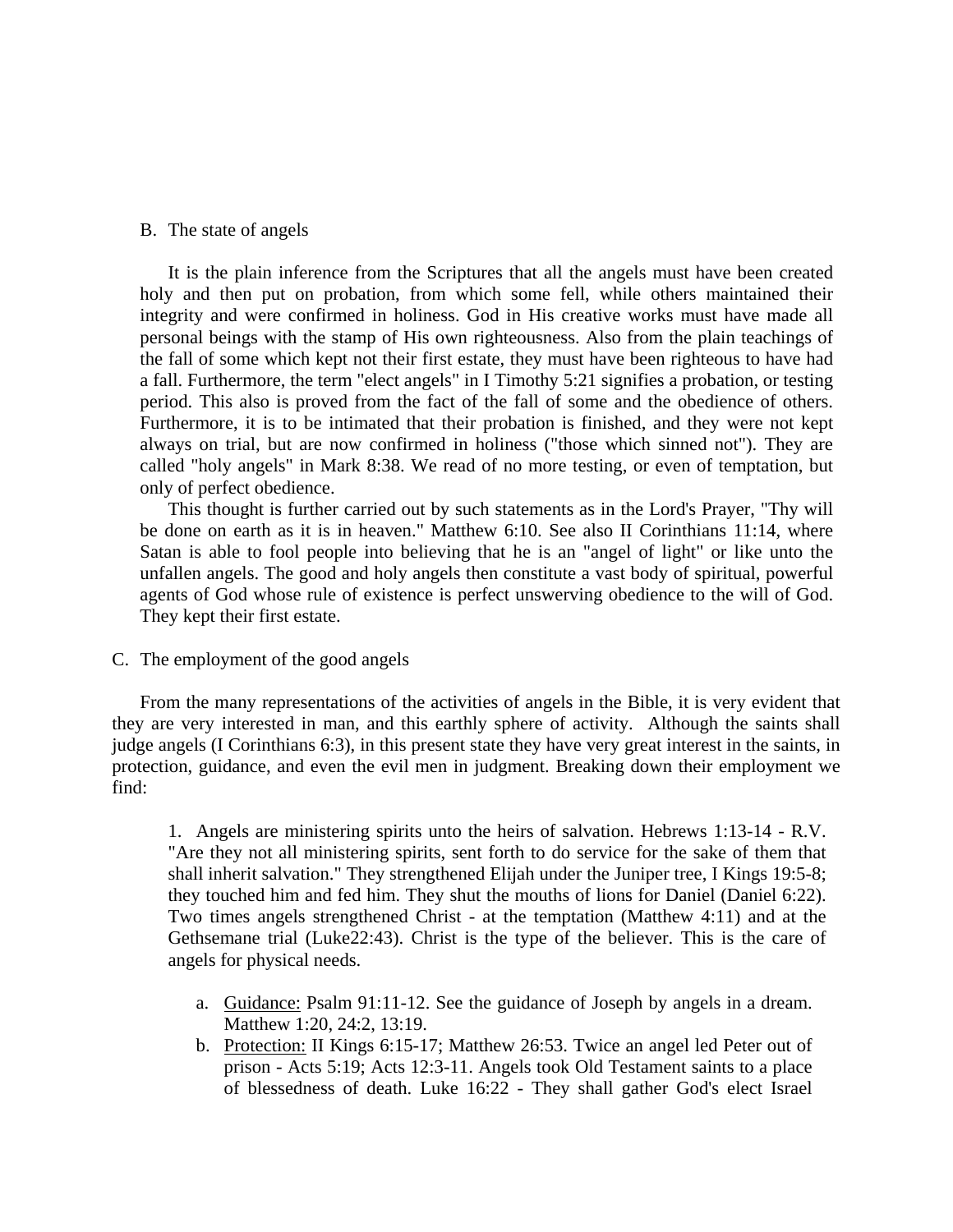together in the last days - Matthew 24:31. The truth of a Guardian Angel is taught in Scriptures - Matthew 18:10; Psalm 34:7.

2. Their spiritual exercise is the adoration and worship of God. As a congregation, (Hebrews 12:22) they do as the earthly congregation - worship God. Psalm 29:1-2: "they ascribe unto Jehovah glory and strength; among the higher orders some have, it would seem, only the function of worship such as the Seraphim of Isa. 6:2-3; and the Living ZOA - Living ones of Revelation. (4:8-l0; 5:8-12)

3. They gave the law to Israel (Hebrews 2:2; Galatians 3:19; Acts 7:53). Angels were much in evidence in Israel's history; and maybe someday we shall find out that they were very much in evidence in the history of most, if not all, nations. Michael, the archangel, is called "Your Prince" and "The prince that stands for thy people" of Israel in Daniel 10:21; 12:1. This denotes a particular assignment of Michael to Israel.

4. As executioners of God's wrath, and punishing the wicked (Matthew 13:24-30, 39- 42, 47-50). In II Kings 19:35, one slew all the firstborn of Egypt. One angel destroyed 70,000 Jews - Il Samuel 24:15-16. In Christ's return in judgment, He shall be accompanied by all His holy angels (Revelation 19:11; Psalm 104:4). The holy angels are very much interested in the plan of redemption. They desired to look into prophetic proclamation (I Peter 1:12). They sang at the birth day of Christ; strengthened Him at His temptation, and Gethsemane; 12 legions stood by at His crucifixion; they were at His tomb, at His resurrection, and ascension, rejoice at one sinner's salvation, and shout when we go home at the rapture (I Thessalonians 4:16).

5. Angels are special messengers (as aggelos means) of God to man both to the saved and to the lost. Daniel10: 2-8; Luke 15:10; (Fourteen times to John in Revelation1:1-2.

- D. Number and organization
	- 1. The Scriptures represent the angels as constituting a vast number (Deuteronomy 3:3:2). Primarily Daniel 7:10, "Thousands of thousands ministered unto Him and ten thousand times ten thousand stood before Him" (around 200 million.) The Greek expression, as used in Revelation. 5:11,"Chiliads of chiliads" - "myriads of myriads,' is expressive of their number translated "thousands of thousands," signifying a number beyond human comprehension. Hebrews 12:22 signifies that they are innumerable, R.V. "But ye are come unto Mt. Zion and unto the city of the living God, the heavenly Jerusalem, and to an innumerable host of angels."
	- 2. Organization: The angels have different orders and ranks. No doubt this organization is of vaster proportions than we can possibly imagine yet there are many scriptural intimations. The general Scripture references are: Colossians 1:16, Ephesians 1:20-21, 3:10, 6:12, I Peter 3:22. The angels are called "hosts of heaven" Matthew 26:53, signifying organization. In Revelation 19:14 we read of "the armies of heaven" coming with Christ in His revelation. I Kings 22:19 speaks of "Jehovah sitting on His throne and all the hosts of heaven standing by Him on His right hand and on His left hand."

 From the study of Satan and his organization we can see his imitation of God's heavenly organization. Satan is the great "aper" of God. He seems to have a "hellish" parody of the heavenly kingdom" (Trench) with principalities, powers, the rulers of darkness, princes and wicked spirits (Romans 8:38; Colossians 2:15,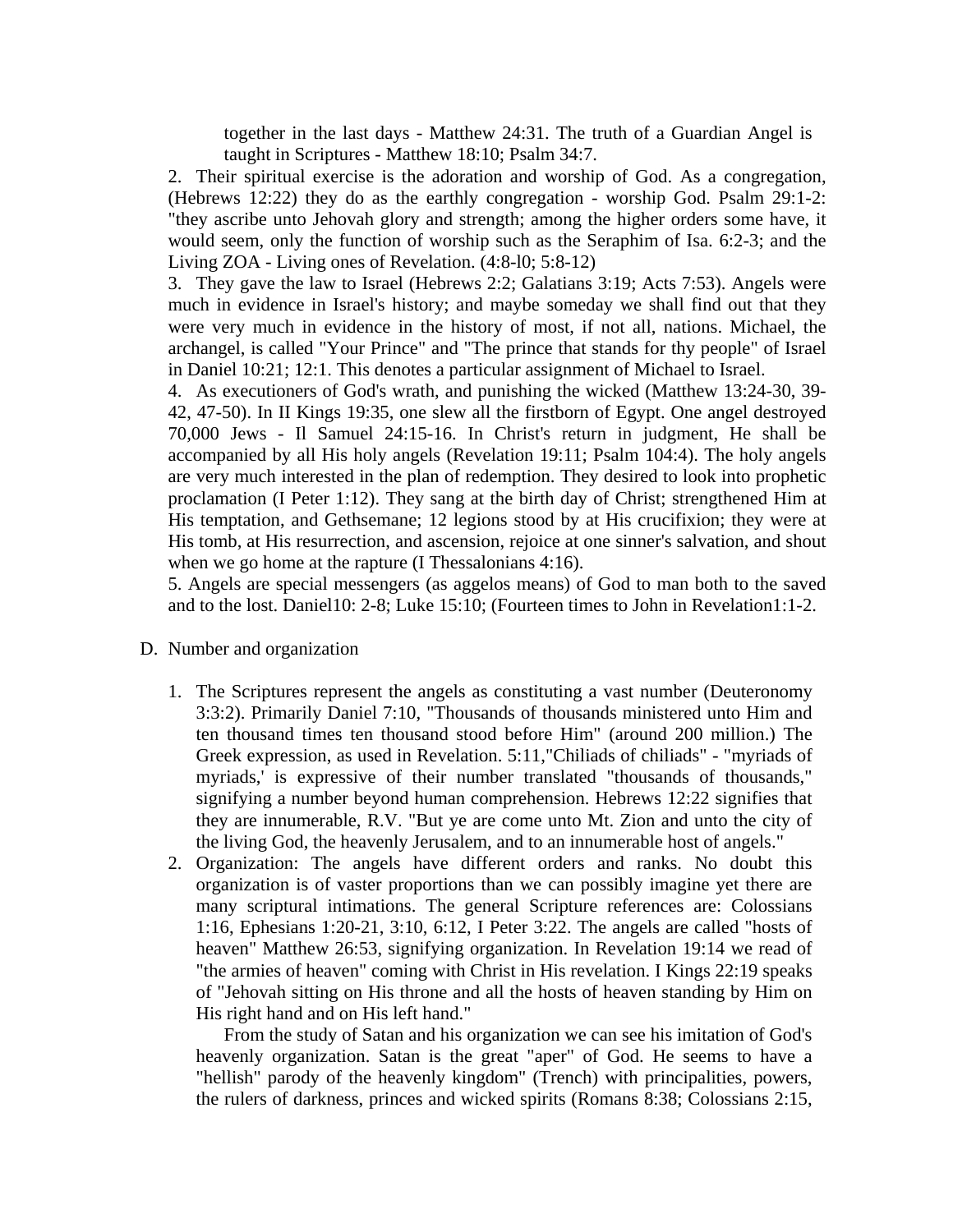Ephesians 6: 12, Daniel 10:13). Someday when Satan shall transfer his kingdom visibly to this world you see more of his organization in the Beast or anti-Christ of Revelation 13 who receives his throne (not seat) from the Dragon, or Satan. There is a kingdom of darkness and a kingdom of God, with heavenly spirit creatures holding different ranks, and so is Satan's kingdom also.

3. As to the rank of angels, there is no clear order given of the hierarchy of heaven. It would seem that they all have names though only two are given. The Jews name seven, but the Bible only two. Gabriel seems to be the angel prophet, and from Daniel, the interpreter of the Word and revealer or messenger of God's special revelations, as to Daniel, Zechariah, and Mary. All of these were prophetic announcements.

 He seems to have inferior rank to many others, and was withstood 21 days by an evil spirit called a "prince of Persia" until he overcame with the aid of Michael the other named angel of God. In this portion, Daniel 10:13, [Michael] is called "one of the chief princes." He is also the only one specifically called "archangel" (Jude 9); also "great prince" (Daniel 12:1). He is the great angel warrior. He shall stand for God's people Israel in the last days of this age (Daniel 12:1-2). He shall war with Satan and his angels to cast them from their heavenly position to earth for the closing scenes of this age. (Revelation 12:7-17). (NOTE: It would also seem that Satan in his original creation was even higher than Michael, maybe the highest of created beings, for Jude 9 speaks of him having to invoke the special usage of the name of the Lord to rebuke the devil when contending over the body of Moses.)

4. About the cherubim and seraphim and the living creatures of Revelation there is much contention. Strong seems to go along with the spiritualizers or symbolizers of the Bible in ascribing unto them mere symbolic form. "The most probable (which is not always the most accurate in spiritual things) interpretation is that which regards them not as actual beings of higher rank than man, but as symbolic appearances, intended to represent redeemed humanity" (p. 449 Vol. 2). Others have interpreted them as symbolic symbols of the divine attributes of God (Smith's Bible Dictionary under "cherub"). Under the heading of his interpretation, Strong gives these points:

- 1. The Cherubim are not personal beings, but artificial, temporary symbolic figures.
- 2. Symbols of human nature. (How can this be reconciled with the picture of Isaiah 6?)
- 3. Symbols not of present human nature, but of its original perfections.
- 4. Symbols of human nature sanctified as a habitation of God.

 He makes the cherubim of Genesis 3 a symbol of justice, but where is the authority for this kind of symbolizing? It seems so far-fetched a theory of accounting for something beyond one's own ability to grasp. Just because these heavenly creatures constitute an order too far above our kin for classification, is no authority for making them symbols of something we can't classify. It would seem that if symbolizing were in order, Smith's Bible Dictionary comes closer than Strong. It is more conceivable that they would symbolize divine attributes more than mere man.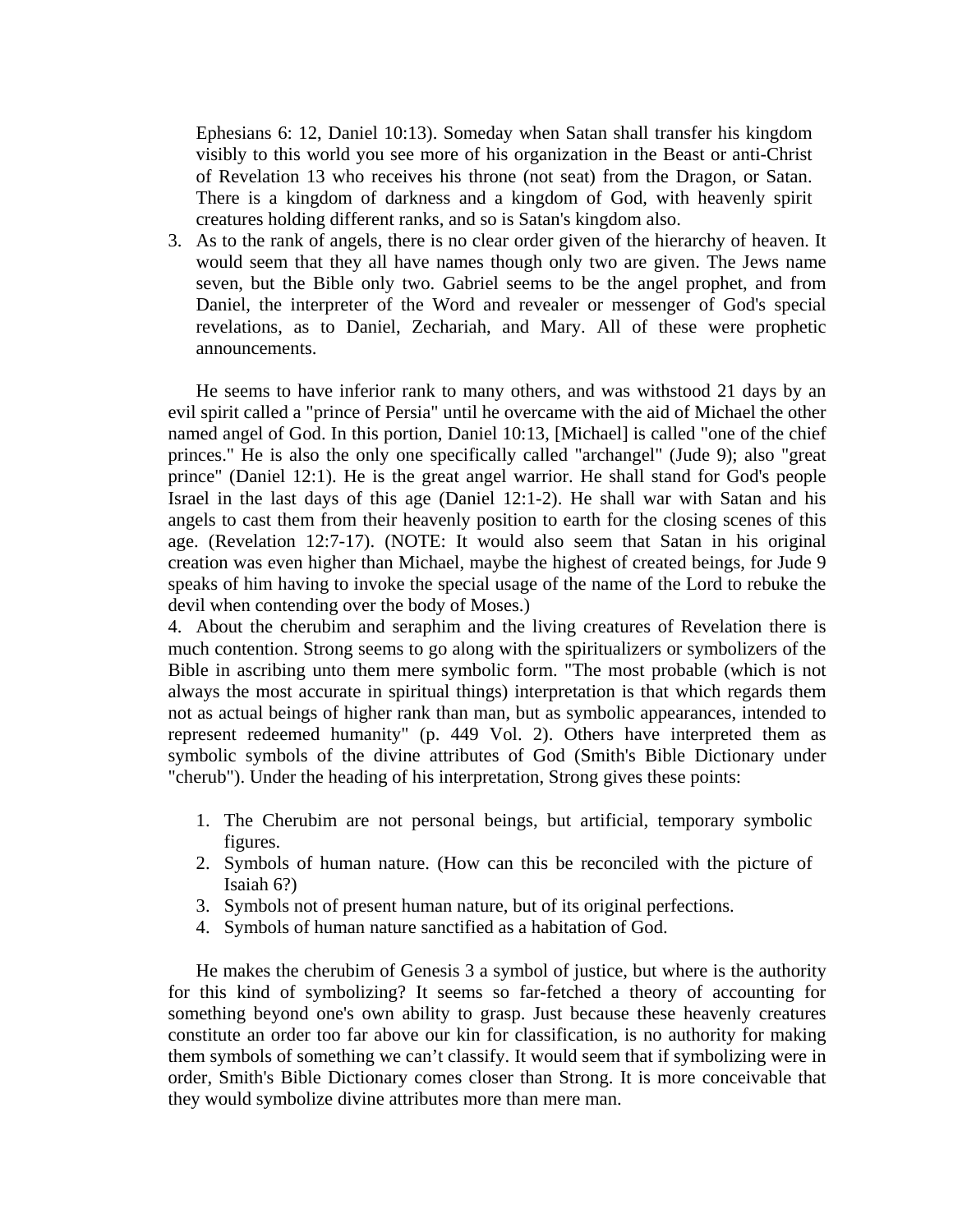When one reads the few accounts of these awesome creatures in the Scriptures, of their position around the throne of God, their cries of worship, their covering wings over the habitation of God, it stretches one's imagination a lot to think of them as mere symbols of man. The book of Revelation attempts no naming of them, or description except graphic designation, "living ones" or living creatures. The term "beasts" in Revelation 4-5 in the Authorized Version is not true to the original meaning of the word "Zoan." For the word is not therion, as in Revelation 13 of the beast out of the sea; that word is rightly translated "beast," for the word means wild, uncontrollable, ferocious beasts. The Greek word "Zoan" is the verb "to be" of designated only existence, to live, hence they are called living ones, or just living creatures. This could not be in a clearer language. It denotes that they are personal, living, existing, creatures, howbeit beyond our own realm of existence. HOW THEN CAN THEY BE MERE IMPERSONAL SYMBOLS OF A REAL EXISTENCE? It is hard to connect these heavenly spiritual living creatures, of high order, as keepers of the throne of God, as day and night worshippers with man either fallen or redeemed. Where is the connection? Where is the symbolization?

 From the Scriptural presentations, from a close consideration of every portion, it is not hard to see that the Seraphim of Isaiah 6 (the only place in the Bible where seraphim are mentioned) and the cherubim of Ezekiel 1, and the living creatures of Revelation 4 & 5 are identical. Their cries of worship, "Holy, Holy, Holy, Lord God Almighty" are identical, and they are always associated with the throne of God. They are keepers of the Throne of God. They are living worshippers around the Throne, but always associated with the Throne of God. Carvings of them hovered over the Ark of the Covenant in the wilderness in the most Holy Place (Exodus 37:6-9. They adorned the Holy of Holies of Solomon's Temple, I Kings 6:23-29; their position around the Throne in Isaiah 6, their association with the Throne in Ezekiel 1, also 11:22-25; and Revelation 4 & 5. A number of times the Scriptures speak of God as "He that dwelleth between the cherubim," as I Samuel 4:4, II Kings 19:15; Isaiah 37:16, Exodus 25:22 - "I will meet thee between the two cherubim." This symbolized the pillar of fire and cloud of smoke, and Shekinah Glory.

 There is one exception, which immediately comes to mind which will be quoted, but upon closer study it will prove not an exception but the same condition. It is Genesis 3:24, the cherubim who were to keep the way of the tree of life, with a flaming sword at the gate of the Garden of Eden. Why a cherubim when any ordinary angel would have been sufficient? One angel killed 185,000 in one night, could not one have done the simple job of excluding the guilty pair from the Garden? There must have been another reason for the usage of such an august creature. I think you find the reason in the above description of the work of the cherubim, as keepers of the Throne of God. The East Gate was the meeting place now between God and guilty man, no longer face to face, but through the sacrifice. Genesis 4:3 in the original implies a place and a time of worship, appointed of God, therefore the presence of the cherubim, as over the mercy seat on the Ark of the Covenant in the wilderness.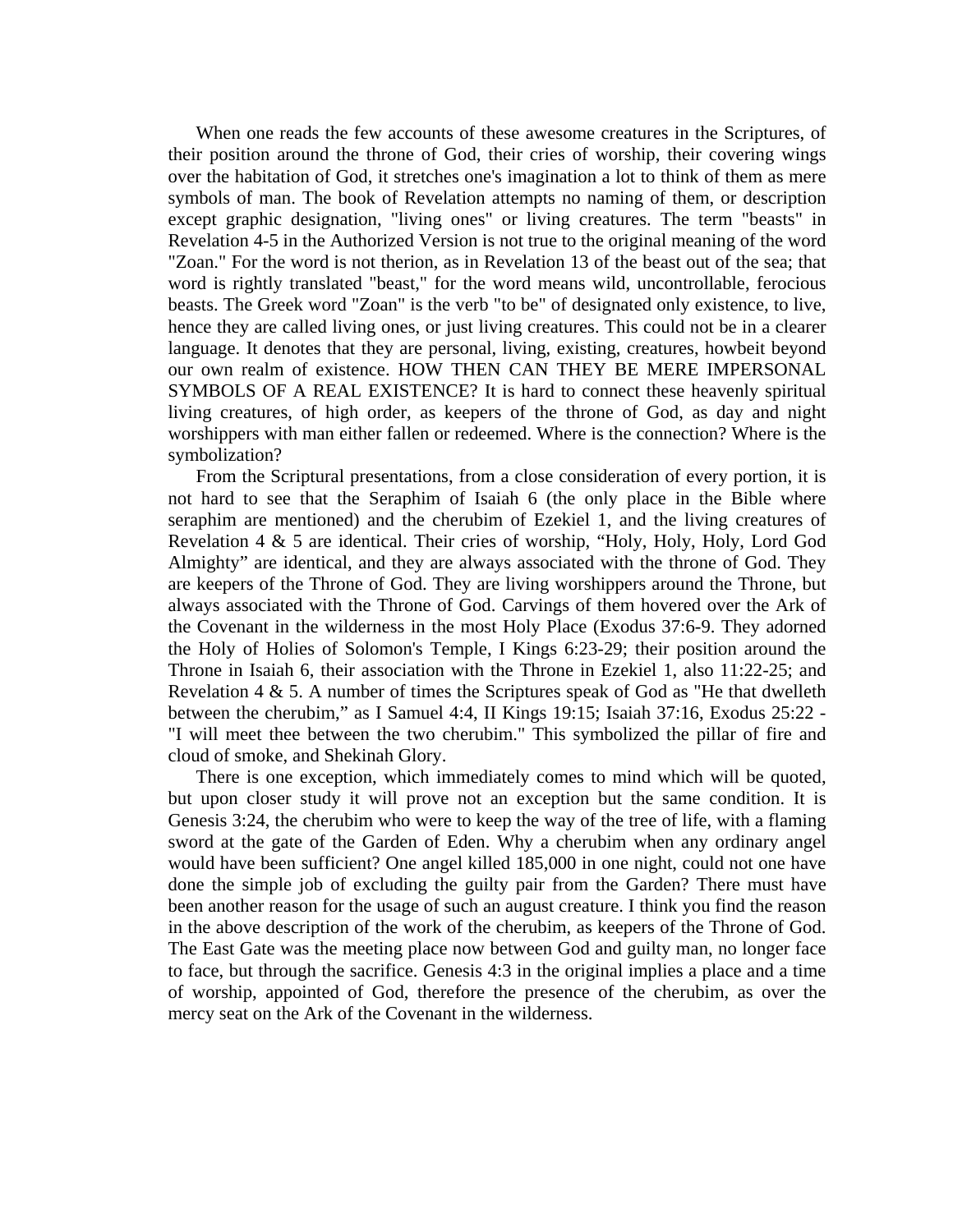### E. The Abode of Angels

From many Scriptures it is plainly taught that Heaven is the home of angels. They are called "Angels of Heaven." Matthew 22:30; Ephesians 3:10; Luke 2:13-15 (i.e. the third heaven). However, for the work of redemption it would seem that a certain number abode on earth to be the ministering spirits unto those who should be the heirs of salvation. In Genesis 28:12 (Jacob's Ladder) the angels are ascending and descending. Note the order, not descending first, but ascending. Jesus refers this to Himself unto Nathaniel (John 1:51), the angels ascending and descending upon the Son of Man.

### **II. SATAN AND HIS ANGELS**

Under this heading we shall consider both Satan and his angels, as they are united in their rebellion against God. Satan himself is an angel. Probably the highest created being, higher than Michael the archangel (Jude 9), yet an immeasurable gulf exists between the uncreated, selfexisting members of the Godhead, and this the chief creation. (Cf. Bancroft's introductions, on man's denial of Satan's existence). We will not go into the various arguments denying the existence of Satan, nor the so-called explanations, which are not explanations but denials of personality to Satan; the same explanations deny every fundamental of the faith. The temptation in the wilderness of the Lord Jesus Christ shows the reality of the Devil. Christ fought a real person, not an abstraction, or evil thought, nor a negation. The fact of Satan's existence is abundantly testified to in the Scriptures, as the originator of all evil and opposition to God.

## A. THE PERSONALITY OF SATAN

 Because Satan does not appear in corporeal form, but is a Spirit being, his personality, like that of God's and angels, must be accepted from the Scriptural evidences.

- 1. Satan was created a person. Under this heading we shall not here go into an exposition of Ezekiel 28:11-19 where we read of Lucifer's creation, but of all the heavenly host he alone is mentioned in particular. There is a lamentation, however, taken up for the "King of Tyrus, where it is evident that the Supreme Being among all the creatures of God is in view." He is said to sum up wisdom, and perfect in beauty, with Eden as his abode.
- 2. Personal names and pronouns are used of him. Christ has as many as 208 names in the Bible - so has Satan. Some of them are, besides titles, denoting either his nature or works:
	- a. Satan (52 times) meaning, "hater", "enemy- or "adversary" Job 1:6; Luke10:18
	- b. Devil (35 times) meaning, "accuser" or "slanderer" Matthew 4:1
	- c. Serpent Revelation 12:9, 20:2
	- d. Abaddon Apollyon First is Hebrew, second is Greek for "destroyed" Revelation 9:11
	- e. Beelzebub (Prince of Demons) Matthew 12:25
	- f. Belial II Corinthians 6:15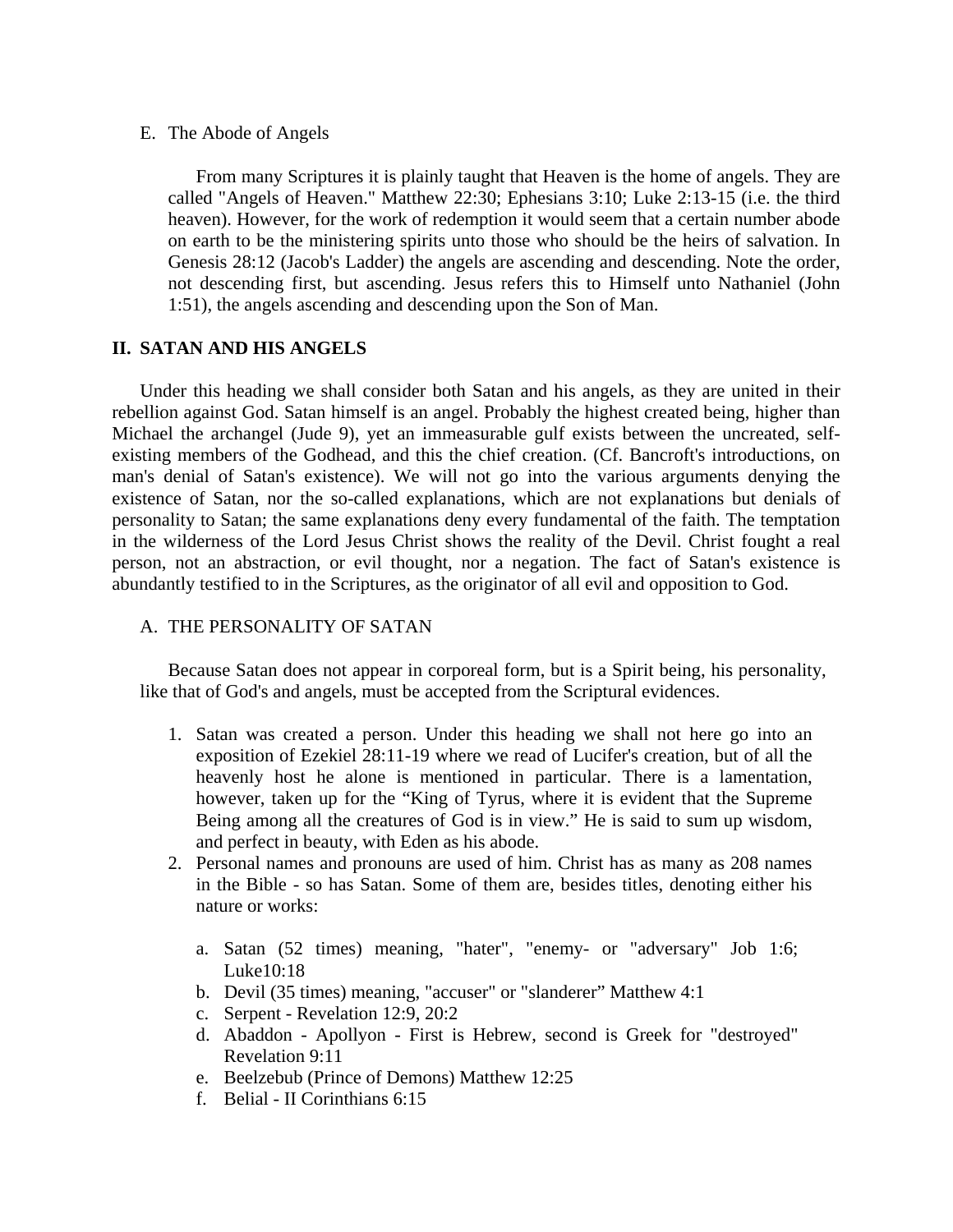- g. Lucifer Isaiah 14:12-15
- h. Personal pronouns: Job 1:8; 2:1-2, etc

### 3. Personal actions and functions are ascribed to Satan.

- a. Intelligence: II Corinthians 2:11 "Devices of Satan" Device, wiles of Satan (Ephesians 6:11), Device (Revelation 12:9). All signify design. Design is a product of intelligence, and intelligence is alone a function of personality.
- b. Memory: As the quoting of Scripture to Christ (Matthew 4:6).
- c. Knowledge: Revelation 12:12 "For he knoweth that his time is short
- d. Will: The "I wills" of his fall (Isaiah 14:12-13; II Timothy 2:26)
- e. Emotions: Desire (Luke 22:31), Pride (I Timothy 3:6), Wrath (Revelation 12:12). All of these are not to be predicated of the law of gravity nor a tree, but of a personality.
- f. He tempts as Eve and Christ Genesis 3 and Matthew 4.
- g. He speaks Job 1:3, 10; Matthew 4:1-11.
- h. He accuses Revelation 12:10
- i. He makes war Revelation 12:7; 20:8-9
- j. He works miracles Exodus 7:11
- k. He hinders God's servants and the Gospel I Thessalonians 2:18, Matthew13:19
- l. He ensnares the wicked I Timothy 3:7 and deceives the nations Revelation 20
- m. He is capable of punishment. You cannot punish an abstraction nor torment a negation, The teaching of Scripture of the punishment of Satan shows personality and moral responsibility.
- 4. Satan is a powerful person.

 Though now fallen and judged on the cross (John 12:31, Col. 2:15), Satan has not as yet lost his exalted position as prince of the power of the air, and has lost but little of his vast power. This power is both personal and through the vast number of fallen angels and demons who do his bidding and are a part of his kingdom. His personal power is without our computation, but must of necessity be very great.

- a. He could contend with Michael the archangel (Jude 6).
- b. He accomplished the entrance of sin and fall of the human race (Genesis 3).
- c. He can appear before God (Job 1,6; 2:1).
- d. He has the power over the elements (Job 1:16 fire,  $1:19$  great wind).
- e. He has power over sickness (Job 2:7).
- f. He has power of death (Hebrews 2:14), though Jesus wrested that from him (Revelation 1:18).
- g. He has power to deceive and weaken the nations (Isaiah 14:12-17), to destroy nations, weaken and shake kingdoms. He offered them to Jesus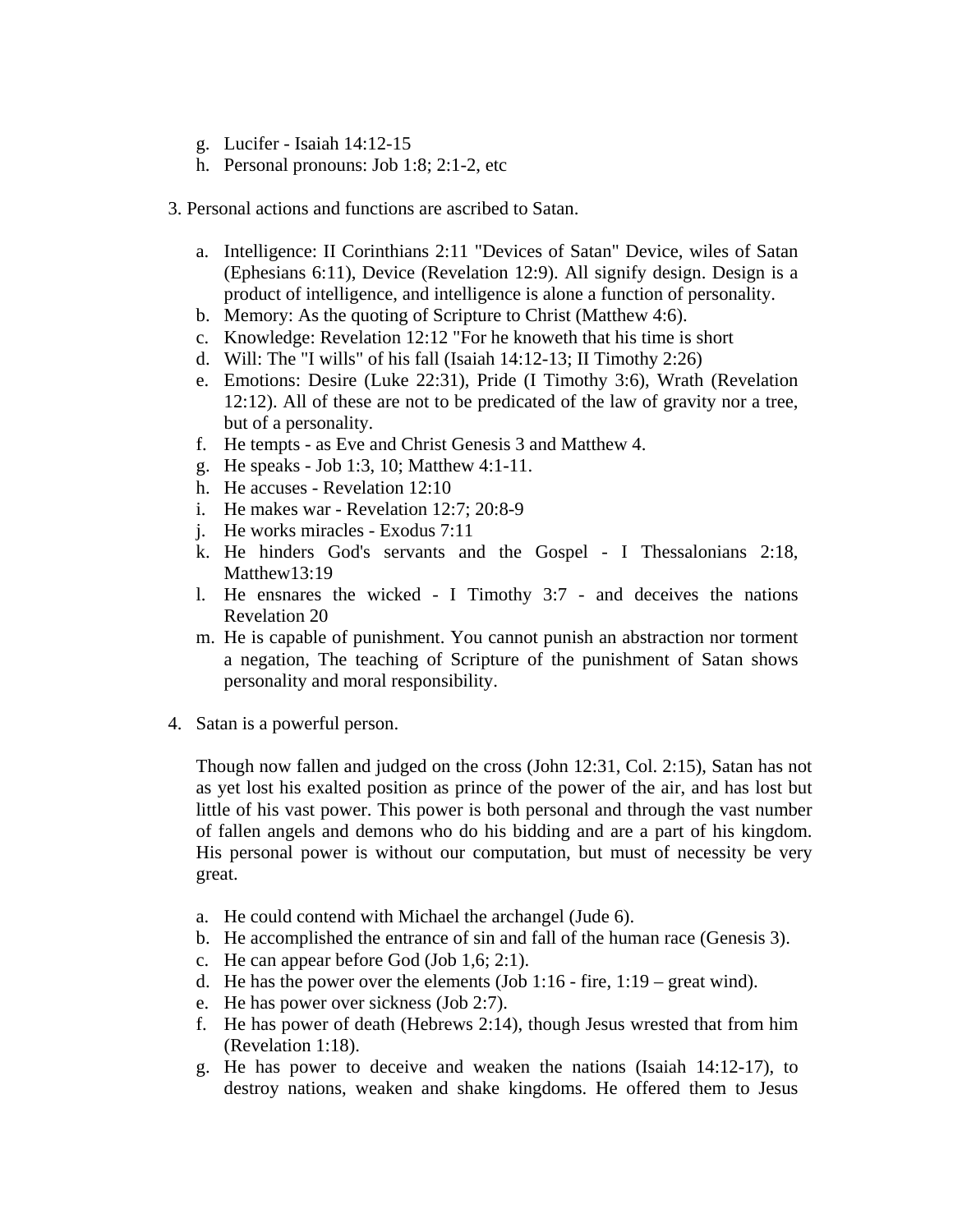(Matthew 4:9), and he shall give them to his anti-Christ in the last days (Revelation 13:2).

- h. He holdeth the whole world like children asleep in his arms (I John. 5:19; Matthew. 13:38).
- i. He is called the God of this age (II Corinthians 4:4),

#### B. The original state and the fall of sin

 Revelation in relation to Satan begins with the dateless period between Genesis 1:1 and Genesis 1:2. Satan was created by God in that period somewhere. Of his origin there are two prominent passages, primarily Ezekiel 28:11-19. A careful consideration of this and other portions are important to an understanding of the original state of Satan and his fall. In reading Ezekiel 28:11.49 we find his creation twice referred to. His perfection as created is referred to in vs. 15. In vs. 13 his perfection is set forth in detail by the suggestive symbols of precious gems. He, among all created beings, was also "full of wisdom," "perfect in beauty," filling up the sum of perfection. In vs. 14 he is called the "anointed cherub that Covereth." Like the other cherubim, he was to guard the throne of God.

 He was located upon the holy mountain of God, which is a symbol or synonym of the center of God's government and eternal throne. Over this exalted throne, Lucifer was set as the anointed covering cherub. He is also said to have been in Eden, the Garden of God. This must have been another Eden than that of Adam and Eve for it had stones of fire. It must have been the original creation maybe here on earth. After the advent of man and women, we find Satan at home here and promising great things to the pair.

 He appears to us with a kingdom, authority, power, and dominion, as the "Prince of the power of the air, and god of this age." It would seem, that as all the "Sons of God" had to appear before God to give an account of their rulership, Satan still must appear with them (Job 1:2), that this earth was particularly Lucifer's realm, or his dominion, in its original Edenic paradise, and he still controls much of it in a usurper's position as God has promised it to His Son.

 It could he that when Satan fell, the original paradise fell with him into the chaos of Genesis 1:2. The great army of angels under him must have fallen simultaneously with him, numbering a third of Heaven's hosts. Again it is stated that Satan was perfect in all his ways from the day he was created. It is important to note two facts. He WAS created, and he was created perfect. Since he was created, he is not self-existing and cannot be independent of his creator; and being created perfect, he was holy and not sinful. Christ said of him, "He abode not in the truth" (John 8: 44.), showing that he had been in it.

 This portion in Ezekiel gives mostly the exalted position of Satan as created, with vs. 16 giving part of his crime with the judgment that awaits. The other primary portion showing the fall of Satan is Isaiah 14:12-20. It is well here as we did not go into detail in Ezekiel to show why those portions evidently deal with a high being rather than a physical earthly monarch. The things spoken of this person under the "king of Tyrus" could never be predicated of a man, his perfection, his position, his office and work, and his ruin. No king of Tyrus ever was in either of the Edens of God, nor covered the throne of God. Like the Messianic Psalms, the writer there spoke of local and personal things with a prophetic meaning yet future. In Ezekiel 28 and Isaiah 14 the reference is both present and past. The crime of Satan is stated in the 14th verse as having purposed in his heart to become like the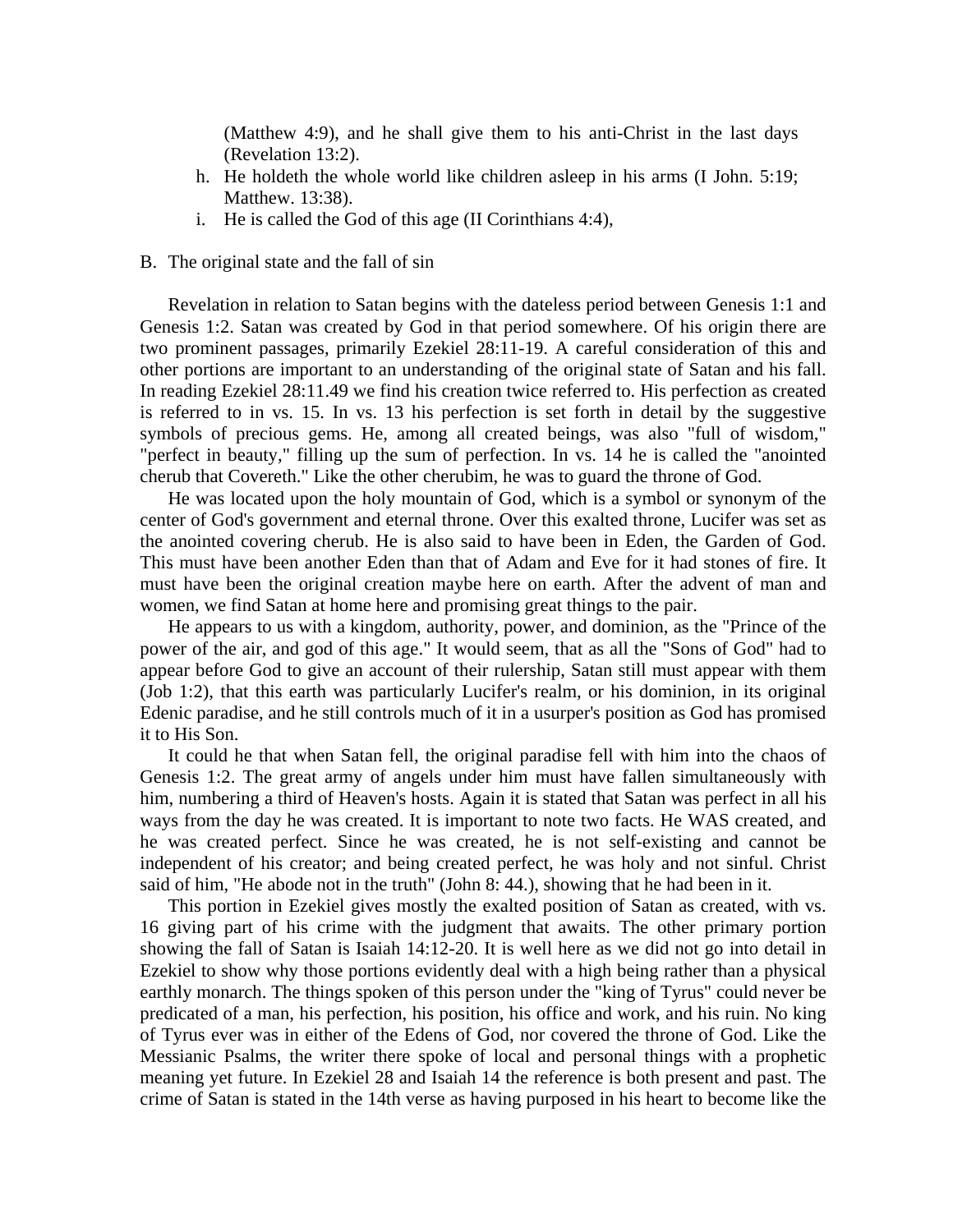most High. His heart was lifted up because of his beauty. He, who was the Anointed Cherub that covereth, with the highest honor of guarding and protecting the throne of God, struck at the throne he was to protect. The purpose of Satan was to dethrone the Almighty, and set himself in that place.

 You can see that effort to supplant God in every effort of Satan through the ages, as manifest in his substitute religions where he is the real object of worship. Satan was the first being to manifest a will opposed to the will of God. There are five "I wills" in this portion:

- 1. "I will ascend into Heaven"
- 2. "I will exalt my throne above the stars" (NOTE: He had a throne)
- 3. "I will sit also upon the mount" (God's Holy Mountain)
- 4. "I will ascend above the heights of the clouds"
- 5. "I will be like the Most High"

Ezekiel 28:17 says, "Thine heart was lifted up because of thy beauty, thou hast corrupted thy wisdom by reason of thy brightness." Linking these two portions we find the root of Satan's fall was pride, which culminated in his unholy ambition to greatness. Paul calls this "the condemnation of the Devil."

Results of the Fall of Satan: Bancroft tabulates seven results as follows:

- 1. The anointed cherub became the original sinner (I John 3:8).
- 2. He became the author, fountainhead and discriminator of sin (John 8:44).
- 3. He ceased to abide in the truth and sin became his inherent nature, element, environment, and delight (I John 3:8; 8:44).
- 4. His wisdom became corrupted (Ezekiel 28:17, Romans 1:21-25).
- 5. He came under condemnation (I Timothy 3:6).
- 6. He is to be expelled from the heavenlies (Ezekiel 28:16, Revelation 10: 1-3).
- 7. His future destruction is determined (Isaiah 14:12-17; Revelation 20:1-3).

To this list, for greater clarity, may be added:

 "He became the great oppressor, the arch-enemy of God, the hater of the good, arising out of that hatred of God." See the parable of the seeds in Matthew 13:25, cf. vs. 29. Christ is the good sower; His enemy is Satan, and this is evident in His whole career, from the subtle involving of a third of heaven's angels; with him in his first rebellion, through the indictment of Eve and Adam in his fall; the opposition to God's program throughout history, until his personal representative on earth, his Christ, the anti-Christ, shall oppose and exalt himself above all that is called God; and, in his final rebellion in Revelation 20, shall seek to lead the deceived armies of earth against Christ Himself and the city of God.

C. The work of Satan

 The Scriptures asserts that we are not to be ignorant of Satan's devices (II Corinthians 2:11). God has perfectly unmasked the character and designs of Satan in the Bible. The work of Satan follows a clear course of purpose or motive, and all of his devices of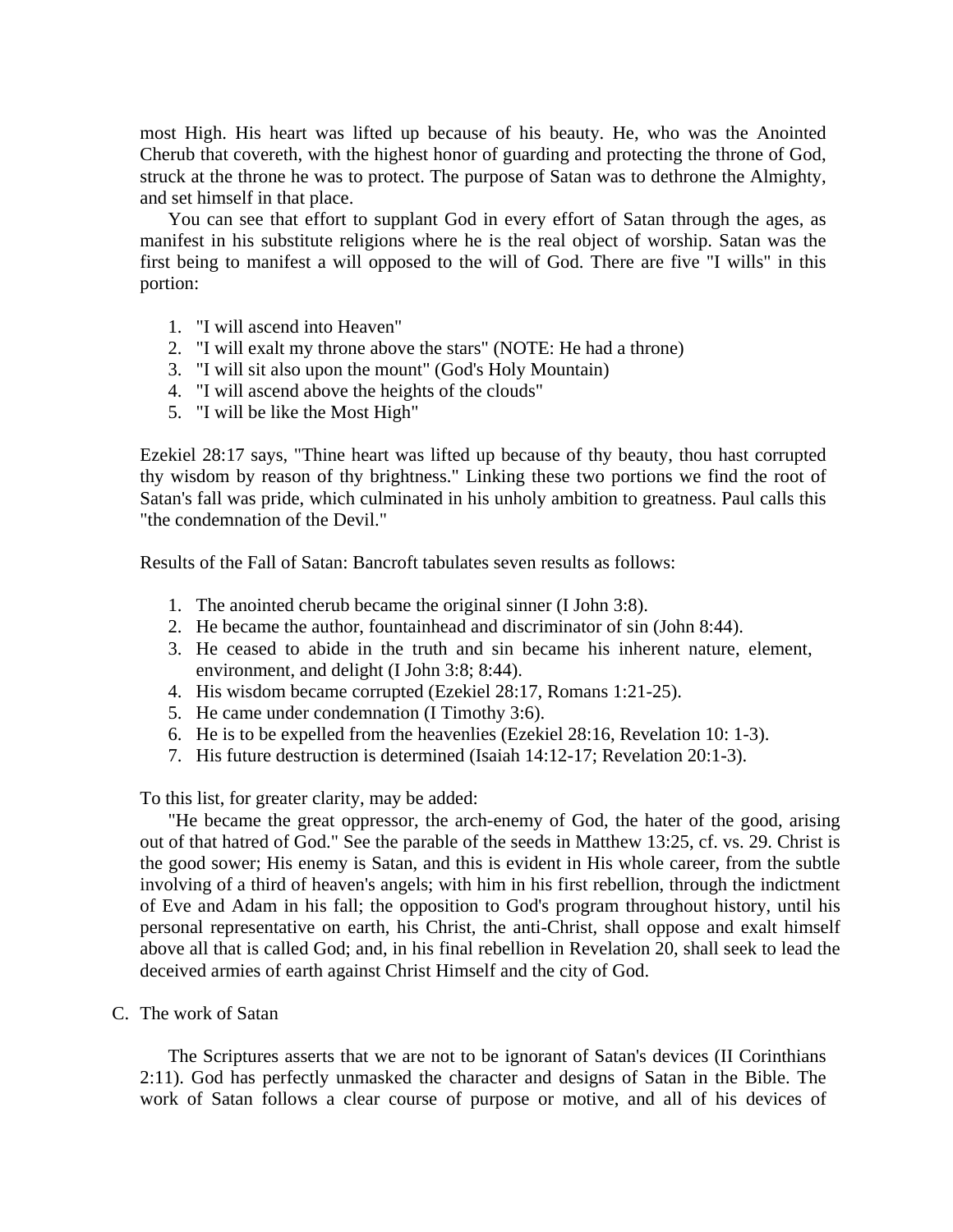deception and strategy follows from that purpose. This is not a violent attack upon the throne of God, which he knows would but fail, but like Absalom, to steal the hearts of the unfaithful in the kingdom, and through subtlety gain a kingdom for himself. His supreme motive is to "be like the Most High." "All the sacrifices of the heathen, Paul states, are to demons and not to God" (See I Corinthians 10:20, all false worship, whether it is the abominable rites of heathenism or the refined, cultured worship of Satan and a denial of the only Lord. God that bought them, Until under the strong delusion of the last days of this age, when the wicked one shall oppose and exalt himself above God, then we read, "all the world wondered after the beast (anti-Christ) and worshipped the dragon which gave power unto the beasts (Revelation 13:3,4).

 The primary work of Satan is to hinder and sabotage the work and program of God in every way, while seeking to be like the most High, and set up his own kingdom with himself as their God, being worshipped. He even asked Jesus to worship him for the gift of the kingdoms of the world (Luke 4:7). This motive or purpose of Satan to be like the Most High is to be found in all of his activity. His is a counterfeit, imitative activity. There is hardly a spiritual or godly thing but that Satan has his counterfeit. All of the gifts of the Holy Spirit are imitated by him; all of the religious ceremonies and ordinances have their hellish counterfeit. In every false religion you will find the same Satanic purpose - to "be like the Most High." In the closing scenes of this age, the Son of Perdition, (the anti-Christ), and the False Prophet as head of all false religion, will imitate the position of the Holy Spirit. This will be Satan's greatest bid, to be "like the Most High," The period is even heralded by Apostles of Satan, teaching by "seducing spirits and doctrines of demons' (I Timothy 4:1; II Corinthians 11:13-15).

 There is another side to the work of Satan besides the effort to be "like the Most High." It is to oppose the Most High. The two are connected in the Satan energized Man of Sin who is to come, "who opposeth and exalteth himself above all that is called God, or that is worshipped" (II Thessonalians 2:4). He is not only trying to imitate God, but, while doing that, he is trying to prolong his own existence by unceasing warfare in which to oppose God. This enmity toward God is not only confined to his hatred of God but also of God's children. This is not strange as the Scriptures explain that they have "partaken of the Divine nature" (II Peter 1:4). To hurt them is a thrust at God. Satan has no controversy or warfare with his own children, though he is the means of their damnation. Christ says, "The world will love its own." That is, the Satan-controlled system loves its own, but "it hath hated me, and it will hate you." Jesus, three times calls Satan "the prince of this world." He controls the world (kosmos) system, and it is no wonder it hates the believer. Were it not for the intercession of our Lord Jesus Christ, we would be snuffed out (John 17:15). See also Luke 22:31. See I Peter 5:7-9 and Ephesians 6:10-12 for Satan's opposition to the saints.

 This work of opposition may be seen in his effort to hinder the Christian's testimony, for unto us is committed the ministry of reconciliation. This is the only way the world, will get the Gospel message of redemption. If Satan can hinder the believer's life and testimony, he does much to resist God. Here is the explanation of the dark ages and the failure of the Church to evangelize, the social gospel substituted for the message of salvation. Every effort to reach the unsaved is assailed by Satan; even true evangelists and pastors get side tracked on other subjects. True messengers are maligned, ill-treated, ill-paid, and slandered. In the question of money, Satan's opposition may be seen. Men can collect with little effort vast sums for education, health, culture, and socialization, as the Methodist Church War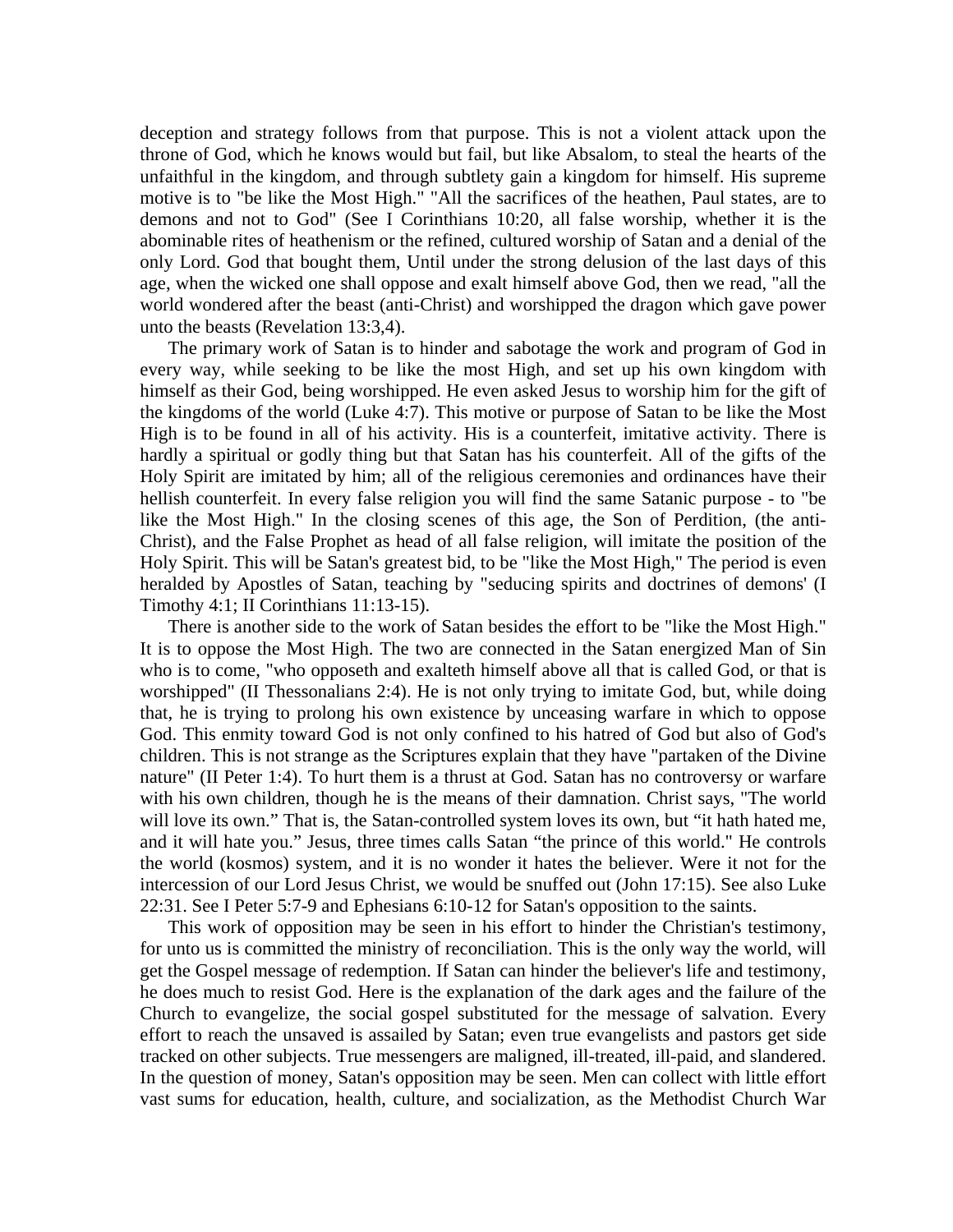Collection of \$25,000,000 for a social program geared to the times, but try to take a collection for evangelization or missions. Satan can gear his opposition to suit the times. If a direct assault has a chance of success he tries that, but, if subtlety is needed, he can transform himself into an angel of light and bring a message of cheer, of social uplift, or of some other great truth, but always omitting the essential Gospel message of personal salvation from sin by the sacrificial death of God's Son. See this illustrated in Church History.

 In the early church, Satan, as "a roaring lion, went about seeking whom he might devour." By the burning stake, the headman's blow and the amphitheater where the faithful to Christ fought wild beasts, Satan tried to destroy the church by slaughter. Finding failure, he tried another and more successful method, by adulteration, by a mixture of the false and the true. Constantine made Christianity the state religion, and it became popular to be a member of the first church. He baptized his whole army, and they were then "Christians"? The church became so worldly and the world so churchy until there was very little difference. Satan has used that method ever since. He is now transforming himself into "an angel of light." He is no longer a "roaring lion," but is now a preacher of the "new gospel for an enlightened age. He mixes a quantity of truth with error. He must have some Bible in it; the pill always must be sugar coated to hide the bitter dose.

The work of Satan may be thus summarized:

- 1. He instigates men to sin (Genesis 3:1-6; John 13:2). Note especially the last reference.
- 2. He tempts men, allures the saints (I Thessalonians 3:5; I Corinthians 7:5). He even tempted Christ (II Corinthians 11:3).
- 3. He slanders God to man (Genesis 3:1-6).
- 4. He slanders man to God (Job 1:9-11; Revelation 12:9-10).
- 5. He inflicts suffering and disease (Job 2:7; Acts 10:38; Luke 13:16).
- 6. He enters into and controls men (Ephesians 4:27; John 13:27; I Timothy 3:7).
- 7. Contends with and opposes the saints (Ephesians 6: 12; Zechariah 3:1; I Timothy 2:26).
- 8. He sifts and tries believers (Luke 22:31).
- 9. He blinds the minds of the unbelievers (II Corinthians 1:3- 4),
- 10. He steals away the truth from the minds of men (Mark 4:15; Matthew 13:19).
- 11. He sows tares or counterfeit doctrine and has counterfeit children (Matthew 13:38-39).
- 12. He authorized and energized his own ministers into angels of light (II Corinthians 11:13-15).
- 13. He institutes his own churches and religious systems, called "Synagogues of Satan" (Revelation 3:9).
- 14. He seeks to destroy men (I Peter 5:8).
- 15. He is the Father of all lies (John 8:44), the opposite of "God of Truth."
- 16. He deceives the nations (II Corinthians 11:3; II Thessalonians 2:9; Revelation 12:9; 20:7-8).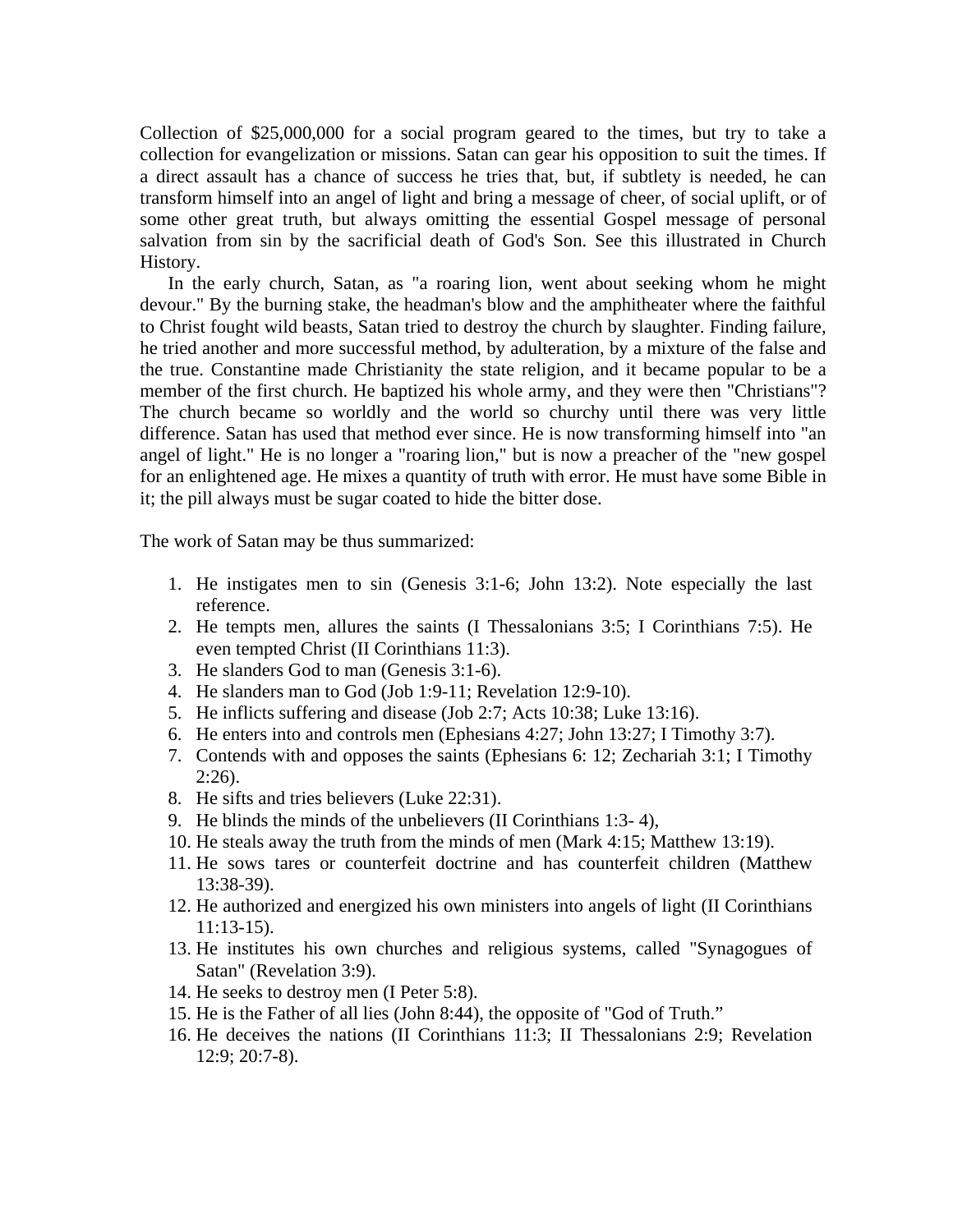#### D. The believer's victory over Satan

 The believer, as being positional and in Christ, must remember that he is dealing with a defeated foe, even though he is a powerful foe. Within ourselves we could do nothing against this highest of created beings, who can dominate the very elements, and work miracles, and oppose God's archangel Michael. But the Scriptures say of him in Colossians 2:15 that Christ "Spoiled (or robbed) principalities and powers" in His work on the cross, "He made a show of them openly triumphing over them in it" (also Hebrews 2: 14 and I John 3:8. Christ's victory is our victory. Our lives are hid away in Christ, and in His victory on the cross as ours we are safe in Him. We should claim complete dominion over any advantage Satan may try to hold over us. Paul says in Romans 16:20, "And the God of Peace shall bruise Satan under your feet shortly." Final triumph is assured, and immediate victory should be possessed.

The pathway of victory is outlined in the Scriptures:

- 1. To put on the whole armor of God that we might be able to stand against the wiles of the devil (Ephesians 6:11-18). The incompletely equipped child of God is the prime target for Satan's darts. Cf. II Timothy 3:16-17 - "That the man of God might be perfect, thoroughly furnished," The saint had better get the whole equipment.
- 2. Watchfulness is necessary when such an enemy seeks our downfall. I Peter 5:8 says, "Be sober, be watchful; your adversary the devil, as a roaring lion walketh about seeking whom he may devour" (RV).
- 3. Resistance should be made to the devil's attacks. The method of resistance is given in James 4:7. First, "Submit yourselves therefore to God. Resist the Devil and he will flee from you. Draw nigh to God and He will draw nigh to you." Not a haughty human rebuke of Satan, but submission first to God, fleeing to the Rock that is higher than I, then a steadfast resisting of all of Satan's attacks, using Michael's method, "The Lord rebuke thee Satan." Invoking the Name of Jesus has many times routed the enemy of our souls, "The name of the Lord is a strong tower; the righteous runneth into it and are safe," somewhat as an ambassador is safe sheltered under the flag of his country.
- 4. The believer is to give no place to the Devil, no room, no entrance wedge, by evil passion, or anger, or other fleshly manifestation. Ephesians 4:26-27 suggests how place is given Satan - by anger and continuing in wrath. How much victory is lost over a short loss of temper! We can lose our peace of mind by giving someone a piece of our mind. There should never be a slight jesting about the Devil; a laughing it off. The Devil is not a joke, but an ever-present powerful spiritual adversary, seeking whom he may devour. He is a malignant enemy seeking our damnation, and, if failing in that, our constant defeat and failure of God's best for us. His only access is through the "Old Man" or "Flesh Nature," the "Adam Nature." The natural man received by natural generation. That is the traitor on the inside, which opens the way for Satan's onslaught against our souls. Herein is the need of "keeping our bodies under lest we become outcast, or disqualified" (I Corinthians 9:27), James 1:13-15 tells us the avenue of Satan's temptation. It is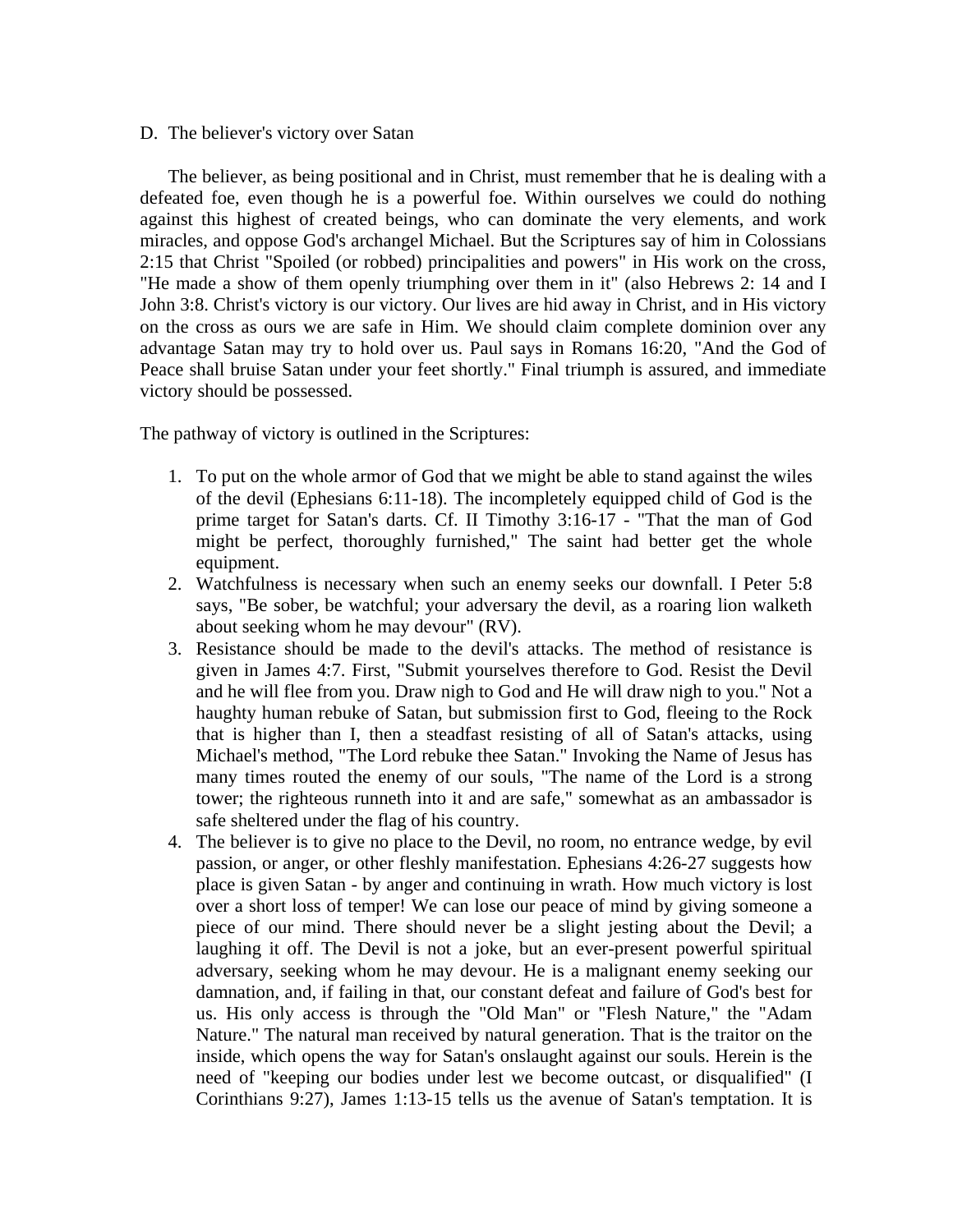very evident that Satan cannot force or make man do anything, but must allure or paint very nice pictures of sin so that the natural heart will desire it. He has some method of communicating with the minds of men, to suggest evil, disobedience, and even evil thoughts. He gains a great advantage over weak saints with this method, suggesting doubt, fear, and even distrust of God. Hence the Scriptures have much to say about the mind in redemption. As guarding the mind, Philippians 4:7, says "keep" (to garrison, guard, keep sentry duty over). Very few saints realize they have a responsibility for their every thought. Paul states what to think about in the eighth verse of this fourth chapter of Philippians. Christ was manifest to destroy the works of the devil, first in the believer, then in the world. The believer needs to claim that present victory over their enemy the Devil.

E. The destiny of Satan

 Since the future destiny of Satan is linked with his past fall, there are certain steps attached to his condemnation, starting from his first fall to final judgment.

- 1. The first curse attached to Satan was being "Cast... as profane out of the mountain of God, and pronouncement of destruction from the midst of the stones of fire" (Ezekiel 28:16). There is henceforth only a waiting for the inevitable doom in "the Lake of Fire prepared for Satan and his angels" (Matthew 25:41).
- 2. The second step in Satan's destiny was his defeat by Jesus upon the cross, prophesied in Genesis 3:15; I John 3:8; Hebrews 2:14; Colossians 2:15; John12:31; Luke 10:18.
- 3. His expulsion from the heavenlies, that is, his access to them for the purpose of accusing the brethren before God. This is the war in heaven between Michael and his angels and Satan and his angels (Revelation 12: 7-9)
- 4. Then Satan is bound in the bottomless pit for 1,000 years (Revelation 20:1).
- 5. He is loosed for a short season to deceive the nations and reap the final harvest of iniquity from the earth (Revelation 20:7-9). During the millennial reign of our Lord upon the earth, there will be many unconverted people who will yield only feigned obedience, or forced obedience. These will follow Satan in the final rebellion.
- 6. Satan is cast into the Lake of Fire and brimstone (Revelation 20:10).

### **II. DEMONS**

 The Scriptures give abundant proof of the existence of a vast order of spirit beings that are under the control of Satan and do his bidding. Their number may be seen from the fact that a legion indwelt one man or two men of Gadara. The fact of their existence is seen from the personal contact that Jesus had with them in casting them out of possessed persons. He dealt with them as with personal responsible creatures who could understand His commands, could obey them, possessing knowledge, saying to Jesus, "We know thee who Thou art" (Luke4:35). They worshipped Christ (Mark 5:6). They can't believe (James 2:19) anticipation to judgment or have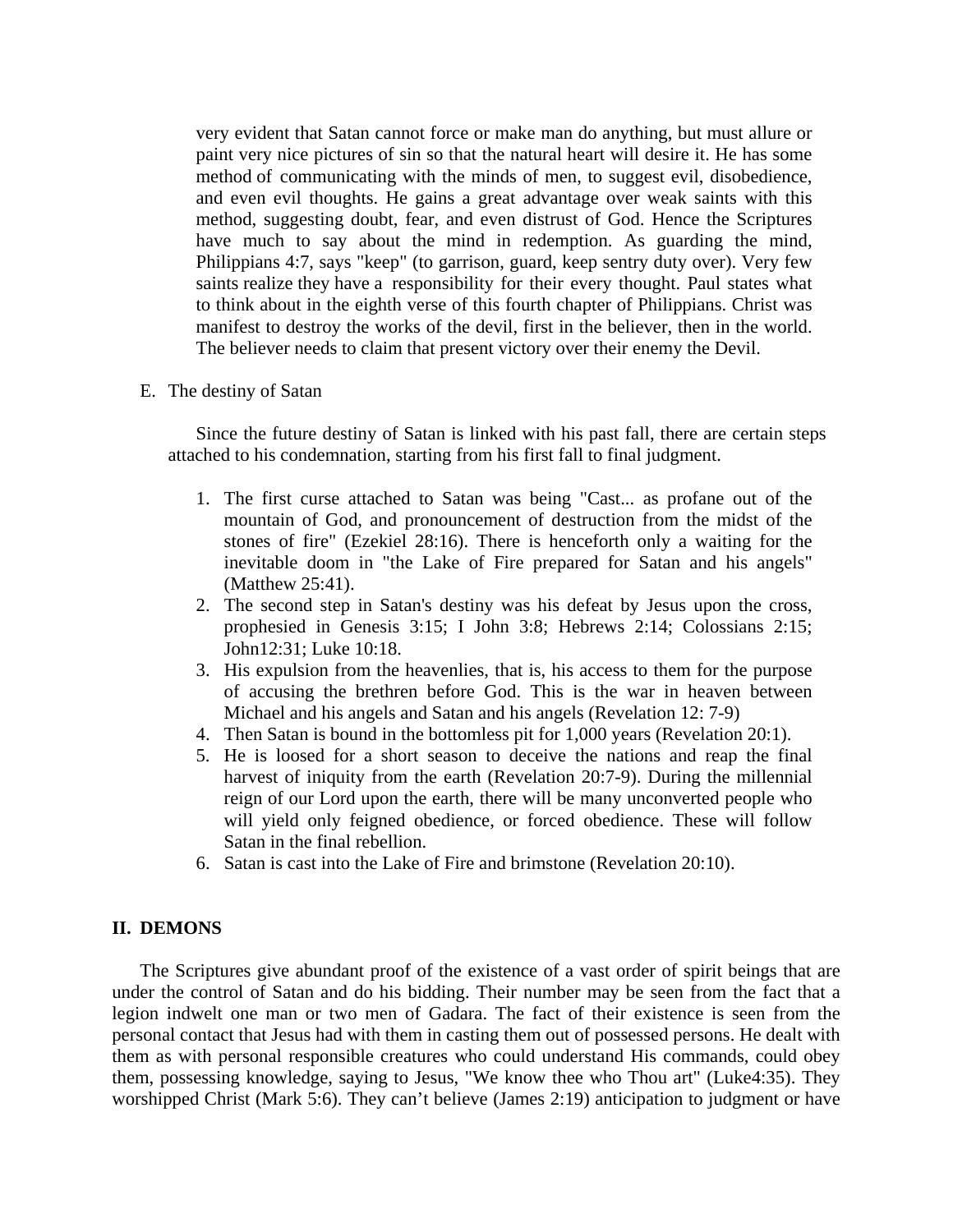a foreknowledge of impending doom (Matthew 8:29). The common authorized version of the Scriptures has mistranslated the Greek words daimonion and daimon, from which our English word demon is derived, by the oft repeated word Devil or devils, when it should be demon or demons. The word Devil is always reserved for the original devil or Satan, except in three cases where the word Diabolos, or "accuser" or "slanderer" is used of men (I Timothy 3:1, 11; 3:3; Titus 2:3). It is used more than 30 times of Satan, but the words daimonion and daimon in both the singular and plural is never used interchangeably with Diabolos.

 Demons have come in for their share of disbelief and denial of existence. The modern Sadducees, who neither believes in the resurrection, the miraculous, or angels, deny the existence of demons along with the Devil and angels. Their explanation vary with the various schools of skepticism to which they belong, which varies from a down-right accusation of ignorance to the Son of God, to some kind of trickery on His part. They say Christ knew better but either didn't want to or decided it was no use to try to enlighten the ignorance of the disciples. In other words they assert, "Christ knew better than to believe in demons, but didn't trouble to enlighten His disciples." When you read the Gospel accounts, you cannot get that impression. Christ dealt with them as personal agents of a very foul nature.

 Demons are spirit being. From the following passages can be seen the fact of their existence as spirit beings. The words "demon" and "spirit" are interchangeable. See Mt. 8: 16; Lk.10:17, 20: 8, 2, 3. Their origin is shrouded in the mystery of the prehistoric past. But from their New Testament activity of seeking embodiment, it would seem to indicate that they are disembodied spirits. Angels never had a body, and therefore would not seek embodiment. But wherever demons seek to be active in the New Testament it is for embodiment, or possession of human beings.

 They seem to have man's own temperament or soulish nature (but not man's spirit), which must have a body to express itself and be happy. Paul speaks of a groaning not to be disembodied, but clothed upon with a glorified body. We could never be complete or happy in eternity without a body. Our soulish natures need a body for complete expression. It would seem that demons must have this same compulsion, for we read in the story of the demons of Gadarea, that they sought to be embodied in the swine rather than be cast out altogether. From this deduction, it would seem that demons are not angels, but a prehistoric race of personal moral agents who lived here on earth before Adam in the first Paradise of God in which Satan as Lucifer lived and ruled. They might have been his subjects then. He had a kingdom here on earth, as God of this age, Prince (Ruler) of this world, and still holds that sway. While it is a matter for conjecture only, still it gives a plausible explanation of the many mysterious workings of demons.

 There is one other intimation in the Scriptures. In Genesis 1:28 God gives the same command to Adam that he later gave to Noah in Genesis 9:1 - "Be fruitful and multiply and replenish the earth;" that which has not been "plenished" before cannot be replenished. Their employment is under the command of Satan for his every foul purpose and work, such as the possession and embodiment of humans (Mark 5:8-13), bringing bodily affliction (Matthew 21:22) such as blindness (Matthew 13:22), dumbness (Matthew 9:32, 33), other Luke 13:11-17). They teach Satan's religions (I Timothy 4:1) and head his religions as objects of worship and sacrifice (I Corinthians 10-20. They lead nations in Satan's plans (Revelation16:13-14). They shall implement the wrath of Satan in the last days of this age as a scourge upon the earth (Revelation 9:1-11). We believe these to be literal spirit beings out of the abyss, with Satan as their king. We will enlarge upon the subject of Demons in class,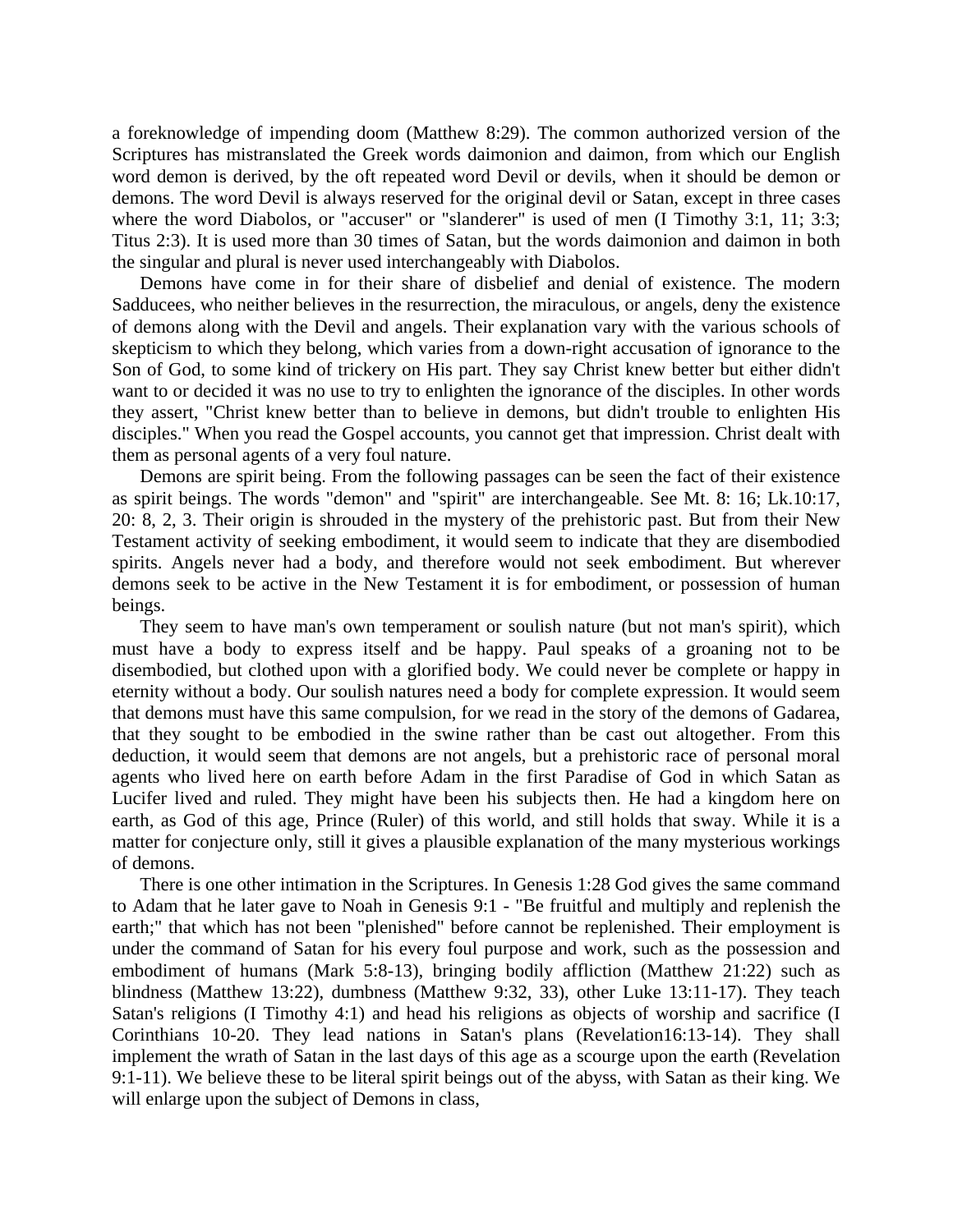IV. Notes on the Psychology of Temptation.

 Paul - I Corinthians 10:13 "There hath no temptation taken you but such as is common to all men; but God is faithful, who will not suffer you to be tempted above that ye are able; but will with the temptation also make a way of escape, that ye may be able to bear it." He did not say He will not suffer you to be tempted, but not suffer you to be tempted above that you are able to bear. He did not say He will always keep you from great temptation, but is faithful to provide a way of escape, that you may be able to bear it.

 There are two errors into which believers' fall concerning temptation. Satan uses both to trap the unwary.

A. The one is a state of overconfidence toward temptation or sin itself to believe either that one is above all temptation or free from it, so that they will not again be tempted. This is the guile idea that sanctification forever delivers from temptation, as though Satan would let a person go that easy, or that as long as we are in this state of probation there is no more need of trying of faith or testing of character. God has never promised such a state. If Jesus the Son of God must be tempted and tested and to learn obedience through the things which he suffered, we need not expect such freedom from temptation. The danger of this false sense of security is that it allows Satan an advantage over us of surprise. The unexpected testing or temptation carries an added element of risk. He blinds his eyes to the potentials of his own heart to the wiles of Satan who ignorantly believes he is above temptation.

 The other side of overconfidence concerning temptation is to do what Paul says he never did, "put confidence in the flesh;" to think with over-confidence that "I can never be so tempted, others may fall, but not me;" to think we have some special grace, which makes us immune to all attractions of temptation. How many times such a state has led one to the very same sin we despised in others, or a worse one? Paul says, "Let him that thinketh he standeth take heed lest he fall" (I Corinthians 10:12). Paul also states in Galatians 6:1, "Brethren if a man be overtaken in a fault ye which are spiritual restore such a one in the spirit of meekness, considering (Diag. "watching") thyself lest thou also be tempted." Pride that you are free from that particular kind of temptation is the first step of falling into the like condemnation, but do not think for one moment that deeper grace within your life guarantees freedom from temptation. The opposite is true. When a saint enters into the deeper interior life of consecration, Satan contests every step we make for God. Sometimes the strength and number of the temptations are good attestations that we have grown in grace; see how God did not lead the children of Israel immediately from Egypt by the Philistine country, "Lest peradventure the people repent when they see war and they return to Egypt." No, only after 40 years of wilderness preparation and dealings with them did God lead them into Canaan with its high walled cities, giants 31 in number, and seven mightier nations than they. The presence of temptation is taken by many as a sign that they are not sanctified, or consecrated, or the presence of carnality. No, as long as we are in this present state, we will still have the old nature on which for Satan to work,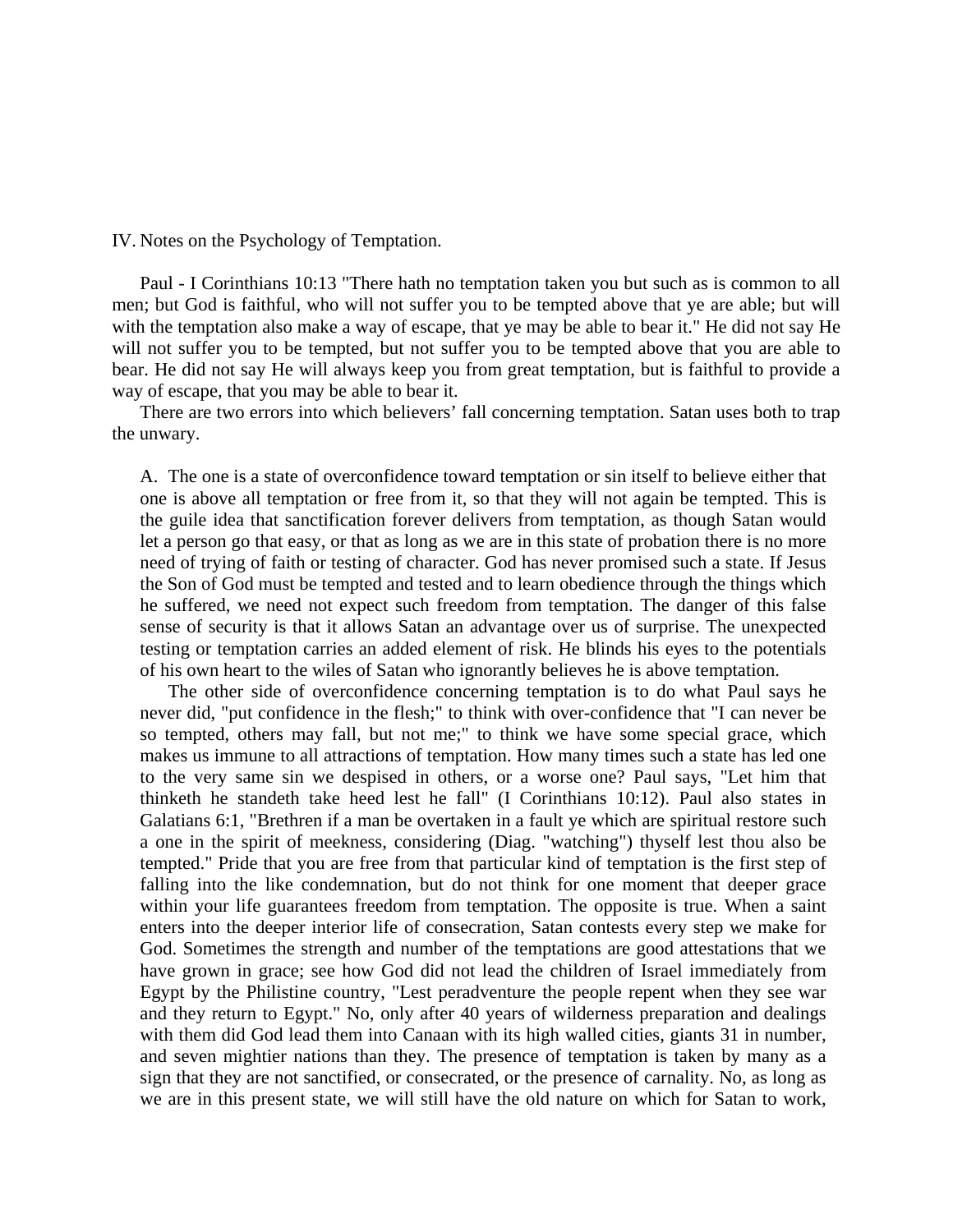even when sanctified. Herein is our temptation different than Christ's. He said, "When the Prince of this world cometh he findeth nothing in me," but Satan does find something in us of which to take hold. Even of Christ it is said after His temptation in the wilderness, "He (Satan) departed from Him for a season" (Lk.14:13), and he came back again.

B. The second common error used by Satan to trap unwary saints is to believe that temptation itself is sin. Satan has kept many saints in fearful bondage believing that evil suggestions and suggestions to evil within their minds are sin, and they blame themselves for it. This in turn brings se1f-condemnation, discouragement, and many times leads to the actual sin, which, at first, was but a temptation. It seems as though no one would fall for that trick of Satan, but, alas, I have dealt with hundreds in my ministry and no doubt many more in sermons in various pastorates that were taken captive by Satan by this ruse. So many times the filthy suggestions of Satan carry with them to our consciences a feeling of pollution. The tempted one thinks, "I must be very bad to even get such thoughts." It is like a thief caught stealing by you of the stealing until you feel like running to get away from it.

 Illustration: In Lumberton, North Carolina, a woman in deep distress came to me for help. She said she had accepted Christ and rejoiced in salvation for a number of years, until she heard a sermon on the unpardonable sin. From that day Satan began his oppression. She told me she feared she was lost for she had some of the most horrible thoughts. I heard from her the same old story of the lying adversary. She said, "Every time I pray I think dirty blasphemous things of Christ, of the Holy Spirit, and of God. I awaken at night with the filthiest things in my mind, and even dream them sometimes at night" (a common trick many times of Satan to fill our minds in waking hours so that they affect our sleeping hours. God can purify our dreams also). She said, "I was always a pure girl and woman and true to my husband. I never thought those thoughts before in my life. I must be lost and bad. I have committed the unpardonable sin." It took me a couple of months of constant dealing with her under "God's direction and praying with her before she got the victory and saw the trick of the enemy." I told her of Satan's method of first himself suggesting the thought out of his own dirty heart and mind and then accusing her of thinking it. I told her to rebuke Satan in the name of the Lord and refuse then to acknowledge the thoughts as her own, giving her the positive filling of the mind with the Word of God, for they are the purest, truest, etc., words and things. The Devil will make a garbage can out of our minds if we let him. Our minds are either a hotel where any Tom, Dick, or Harry can get a room, or a palace where only the King lives. God marvelously delivered this woman from Satanic oppression. This trick is as old as Satan himself; to suggest evil thoughts, blasphemies, i.e., 'Why haven't you been in church worshipping,' all of a sudden you had a thought so foreign to your surroundings and train of thought; or 'Have you been praying or listening to others pray?' and suddenly like a cloud of evil smoke will come a thought like, "How do you know there is a God?" or maybe no one is listening, etc.

 Just remember, temptation is not sin or else Jesus would have sinned, for Satan suggested very evil thoughts to Him. "To bow down and worship Satan." The old saying is applicable here, "You can't keep birds from flying over your head, but you can keep them from building nests in your hair." You can't keep Satan from suggesting evil, Goddishonoring thoughts, but you can keep from entertaining them and making them yours, for as soon as you harbor them, accept them, make them yours, they become sin. The temptation itself is not sin. A man may ask me to share with him in the spoils of robbery (Just be sure you don't do some act and he mistakes you for one), but no one can accuse me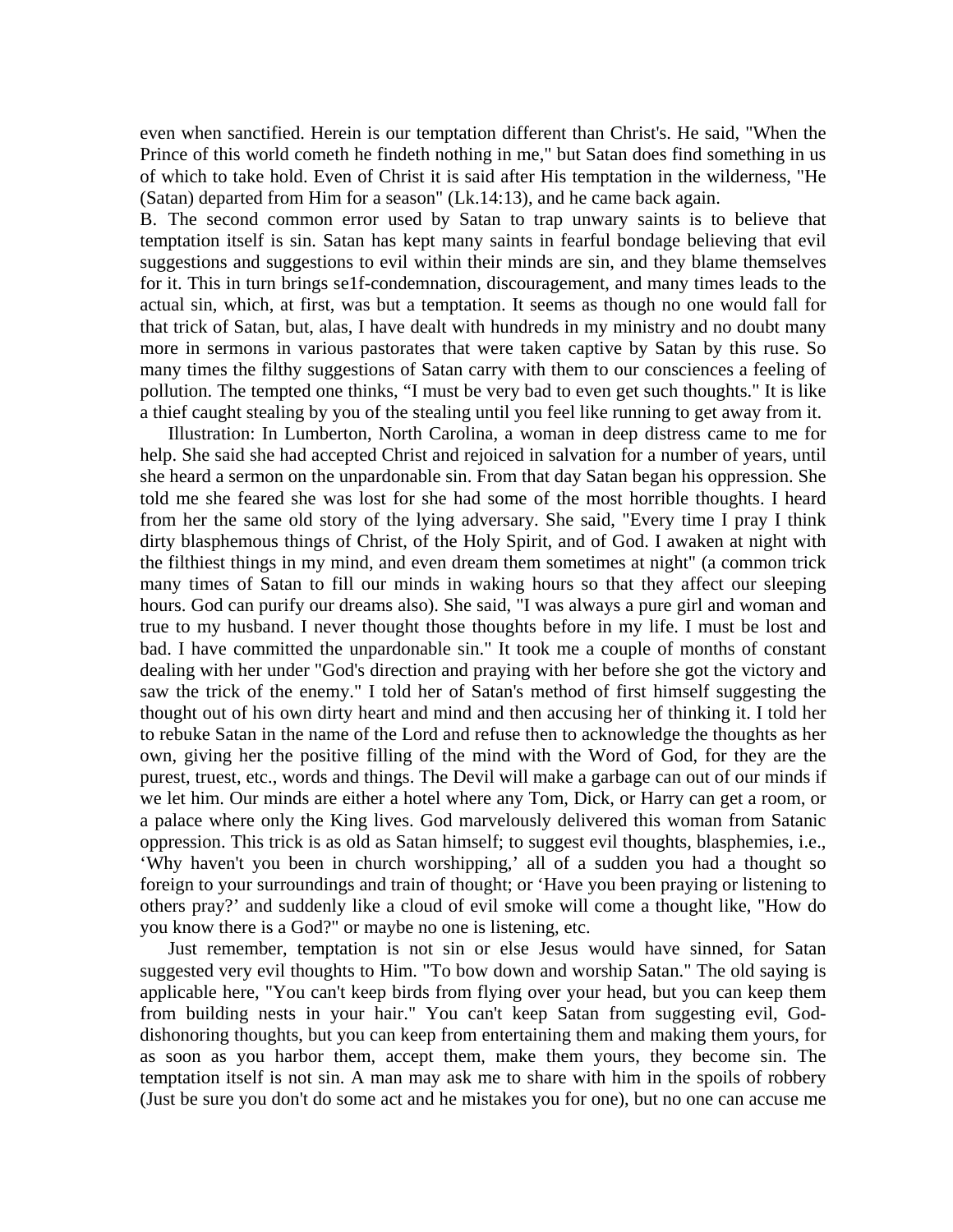of receiving stolen property if I indignantly refuse and drive him away from me. Temptation could not be sin and God say, "Count it all joy when you fall into divers temptation;" nor could God suffer us to be tempted at all if it was sin in itself. Though God never does the tempting (for James says, "God tempteth no man") and Satan is the tempter, yet it is the temptation resisted and overcome which contributes to the saint's growth in grace and wins a crown of life (Jas. is 1:12).

#### B. How Satan tempts or the psychology of temptation

 The question arises, "Just how does Satan tempt? And how does he allure to sin? What part of my nature does he have access to? What part of my nature does he use?

 We have already considered the point that Satan cannot force one to sin. He is not omnipotent. God, if He so wills, can force men to do His bidding, but it is only because He so wills that men can will contrary to God and do as he wills in rebelling against God. Satan doesn't have that power over man. He cannot make me sin. His whole ability lies more in the psychological realm. He relies upon cunning subtlety, as Paul speaks of It, "The snare of the devil" (A baited trap).

 If he came openly declaring himself and his intentions he would but drive the Christian to Christ. Proverbs says, "He that layeth a snare in the sight of a bird doeth it in vain." Herein lies the danger of the temptations of Satan, the guise in which they come. Too often they seem like innocent amusements, harmless fun, light past-times, mere human foibles excused by us, painted up by Satan to hide the death trap. Satan, as a spirit being, has access to our spiritual natures even as the Holy Spirit does. The Holy Spirit as a Spiritbeing can work on our consciences to convict of wrongdoing. He can work on our memories to remember our sins in their hideous details to convict; He can work on our minds also in their reflections, and cogitations or reasonings to impress upon it the righteous claims of God; He can work on the affections to "draw the soul unto Christ." Within the believer we see the work of the Holy Spirit giving spiritual instruction in the deep things of God.

 Satan and his messengers as spirit beings seem to possess the same ability only in limited degree to act upon all the powers or sense of soul and body, and because we possess a still fallen nature, which wills against God and is based toward evil, Satan "finds something in us." He can communicate with our spiritual natures. We see him using the imagination often to paint alluring pictures of the desirability of sin, enlarging upon them, and painting lying images. See him approaching the reason to argue the desirability of sin. See him as he uses the affections, love of the wrong things. To some degree he has the ability to use memory, as of some dirty story we have heard, etc.

 John outlines temptation as, "The lust of the eye, the lust of the flesh and the pride of life" (I John 2:16). You may see Satan's temptation as he used every sense of spiritual nature as well as bodily. There are the appetites of the flesh, sex, eating, etc. There are spiritual aesthetic appetites such as acquisition, pride, and ambition. There are lusts of the flesh and lusts of the eye. Satan uses the eye to show us what we should not look upon, the ear to pour his filth, and the mind to meditate upon, then to entertain them. James says is 1:14, "Every man is tempted when he is drawn away of his own lusts and enticed." Note that the word is for "allured." "Then when lust hath conceived it bringeth forth sin." The